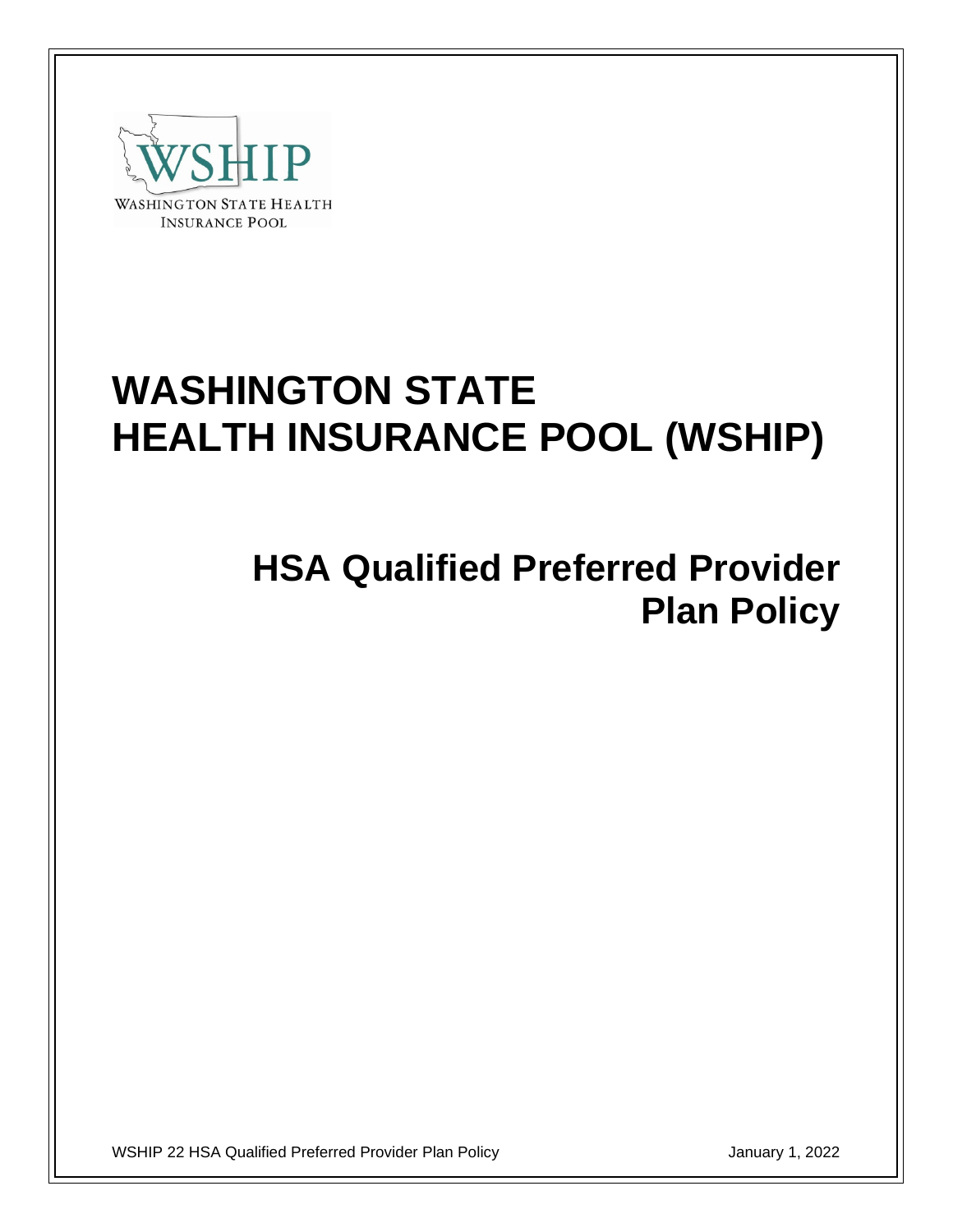## **WSHIP HSA Qualified Preferred Provider Plan Policy**

#### *A Preferred Provider High Deductible Health Plan (HDHP) that can be used with a federally qualified Health Savings Account (HSA). It provides a higher level of benefits for Covered Services obtained from Network Providers.*

This Policy is issued to You by the Washington State Health Insurance Pool in consideration of Your premium payments and the statements in Your application.

## **TABLE OF CONTENTS**

| $\overline{1}$ . | А.<br><b>B.</b><br>C.<br>D.<br>Ε.<br>F. |                                                                                         |  |
|------------------|-----------------------------------------|-----------------------------------------------------------------------------------------|--|
| II.              | А.<br>Β.<br>C.<br>D.<br>Ε.              | EFFECTIVE DATE, DEPENDENTS, TERMINATION AND POLICY  2<br>REPLACEMENT OR DISCONTINUATION |  |
| III.             | Α.<br><b>B.</b>                         |                                                                                         |  |
| IV.              | Α.<br>В.                                |                                                                                         |  |
| V.               | А.<br>Β.<br>C.<br>D.<br>Е.              |                                                                                         |  |
| VI.              | А.<br>В.<br>C.                          |                                                                                         |  |

Page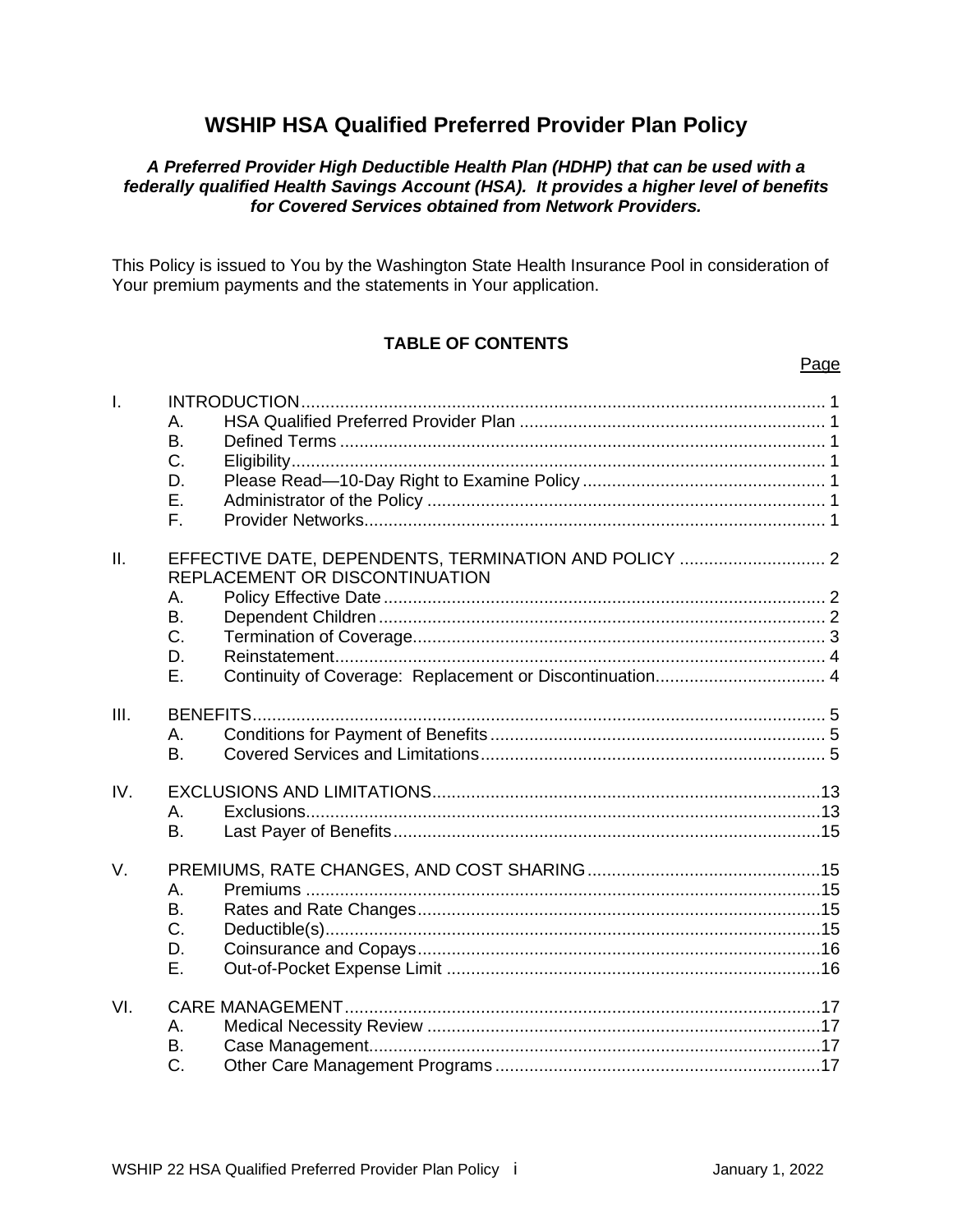| VII.  |           |  |  |
|-------|-----------|--|--|
|       | Α.        |  |  |
|       | <b>B.</b> |  |  |
|       | C.        |  |  |
|       | D.        |  |  |
|       | Е.        |  |  |
|       | F.        |  |  |
|       | G.        |  |  |
|       | Η.        |  |  |
|       | I.        |  |  |
|       | J.        |  |  |
| VIII. |           |  |  |
|       | Α.        |  |  |
|       | В.        |  |  |
|       | C.        |  |  |
|       | D.        |  |  |
|       | Е.        |  |  |
| IX.   |           |  |  |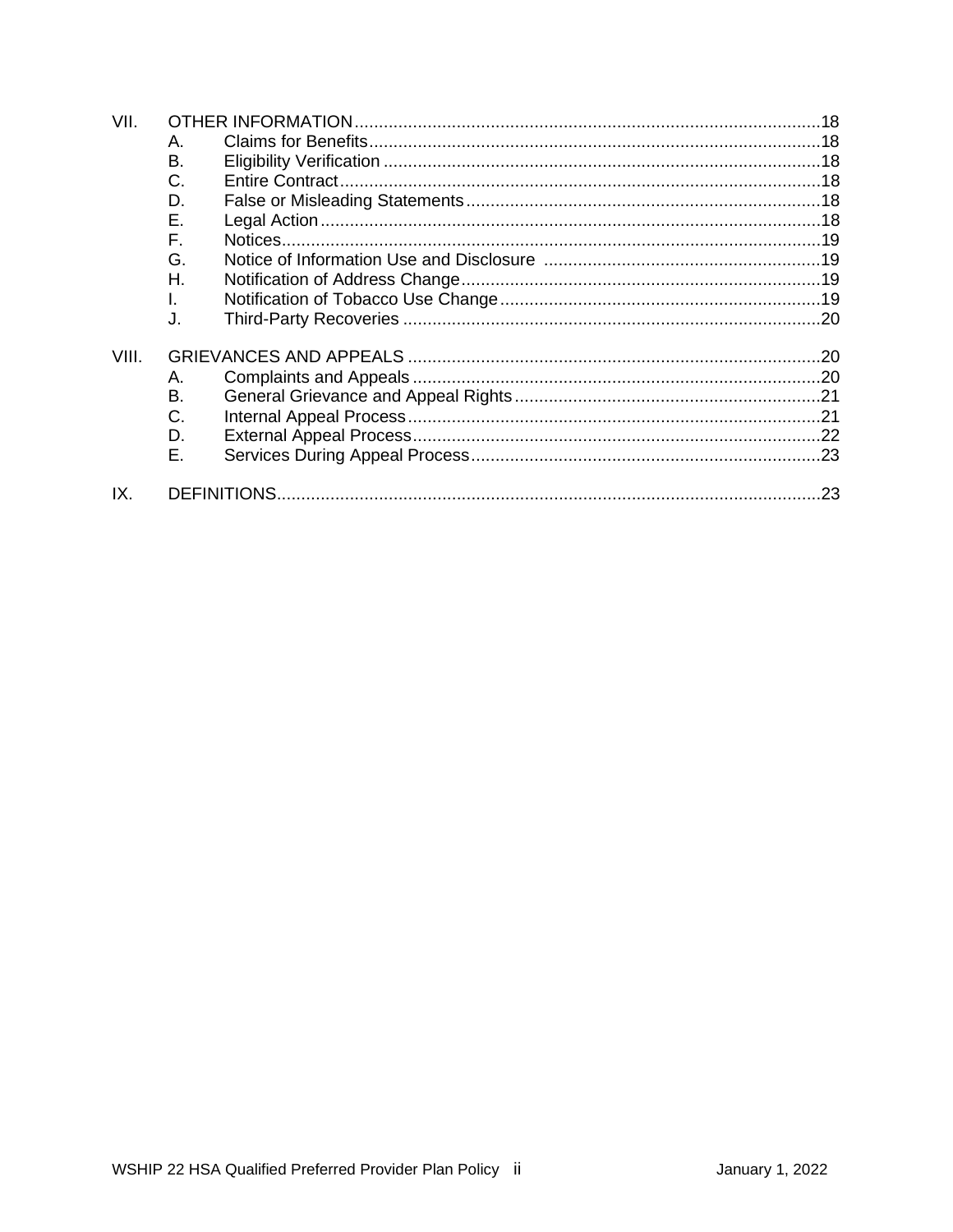## **I. INTRODUCTION**

- **A.** *<sup>U</sup>***HSA Qualified Preferred Provider Plan***U***.** This Policy is a Preferred Provider High Deductible Health Plan (HDHP) that can be used with a federally qualified Health Savings Account (HSA). It provides a higher level of benefits for Covered Services obtained from Network Providers. You are required to use Network Providers in order to receive the higher level of benefits or in some cases any benefits. You are not required to establish or maintain an HSA in order to purchase this plan.
- **B.** Defined Terms. Capitalized terms in this Policy have the meanings set forth in Section IX, Definitions.
- **C.** Eligibility. To be eligible for coverage under a WSHIP Policy, You must meet the eligibility requirements under Washington State law. These requirements include that You are a resident of Washington State; that You (or Your covered parent) have been enrolled in WSHIP prior to December 31, 2013 and have not had a termination of coverage as provided in Section II.C of this Policy or You live in a Washington State county where an individual health benefit plan other than a Catastrophic Health Plan is not offered during defined open enrollment or special enrollment periods; and You are not eligible for Medicaid or Medicare coverage. If You become eligible for Medicaid or Medicare while this Policy is in effect, coverage under this Policy will terminate (see Section II.C, Termination of Coverage).
- **D. Please Read—10-Day Right to Examine Policy.** If You are not satisfied with this Policy, You may return it to Us within 10 days of Your receipt of the Policy. If You timely return the Policy, We will refund Your premium and this Policy will be void, retroactive to the Policy effective date.
- **E. Administrator of the Policy.** The Administrator processes claims and administers most services on Our behalf (except for Prescription Drug services which are administered by Our Pharmacy Benefit Manager). If You have any questions about a medical claim or other items such as premiums, coverage or cost-sharing, You should contact the Administrator. If You have any questions about a Prescription Drug claim, You should contact the Pharmacy Benefit Manager.
- **F. Provider Networks.** We have contracted with a network of medical care providers and facilities, and a network of pharmacies to deliver Covered Services and help You manage the cost of health care. A list of Network Providers and Network Pharmacies is available on our website at [www.wship.org.](http://www.wship.org/) You may also request this information by calling Our Administrator at 1-800-877-5187 or Pharmacy Benefit Manager at 1-800-859-8810. This Policy's benefits and Your out-of-pocket expenses depend on the providers from whom You seek care as set forth below:
	- 1. All covered Medical Services must be obtained from a Network Provider to be payable at the higher level of benefits contained on the Schedule of Benefits, except services which meet the definition of Emergency as set forth in this contract. Covered Medical Services from non-Network Providers are payable at the lower level of benefits contained on the Schedule of Benefits.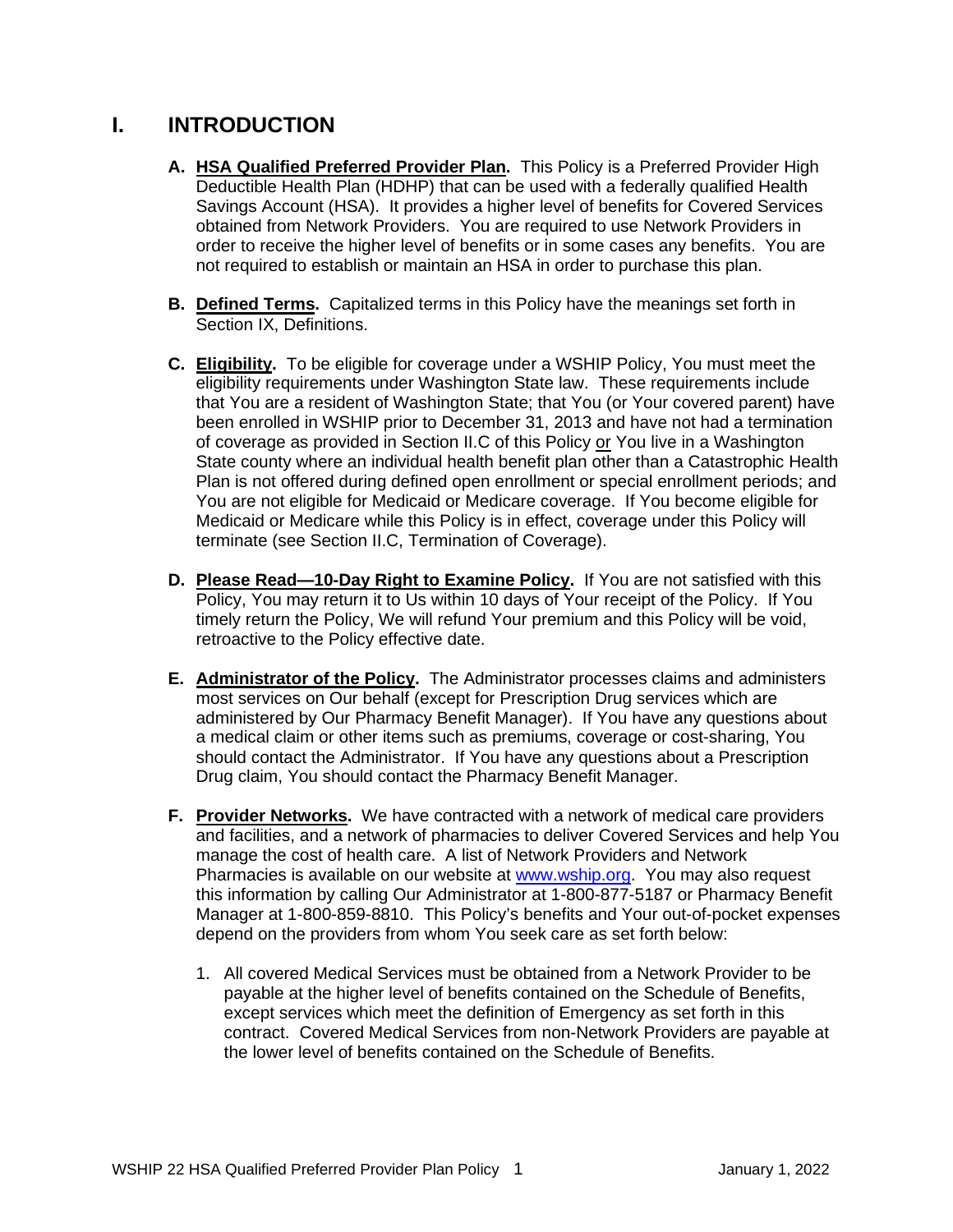- 2. Transplant services must be obtained from a Network Provider. Should covered transplant services not be available from any Network Provider, such services performed by a non-Network Provider will be covered as if they had been obtained from a Network Provider. (Transplant services must also be approved by Us in advance in accordance with Section III.B, Transplant Surgery and Related Expenses.)
- 3. Network Providers have agreed to bill Us directly for Covered Services and accept the Allowed Amount (including amounts for which You are responsible) as payment in full. You will be responsible for applicable deductibles, coinsurance, copays, amounts in excess of stated benefit maximums, and charges for non-Covered Services.
- 4. If You obtain Covered Services from a non-Network Provider, You will be responsible for amounts above the Allowable Amount, in addition to applicable deductibles, coinsurance, copays, amounts in excess of stated benefit maximums, and charges for non-Covered Services. You may also be required to pay the provider in full at the time of service and submit a claim to Us for Covered Services.
- 5. All covered Prescription Drugs must be obtained at a Network Pharmacy except as described in Section III.B, Prescription Drugs, Contraceptive Devices, Antigens and Allergy Vaccines.

## **II. EFFECTIVE DATE, DEPENDENTS, TERMINATION AND POLICY REPLACEMENT OR DISCONTINUATION**

- **A. Policy Effective Date.** This Policy will become effective and coverage begins at 12:01 a.m. Pacific Time on the first day of the month following Our approval of Your application, provided that Your completed application and required premium payment are received by the Administrator by the last day of the month preceding the effective date of Your Policy. Under limited circumstances and after obtaining the written approval of the Administrator, You may have an earlier or later effective date.
- **B. Dependent Children.** Coverage for Your Dependent Children is available under a separate Policy offered by Us. You may obtain coverage for Dependent Children at the time You apply for coverage or after Your coverage begins at any time a qualifying event occurs or during Our yearly open enrollment period. A qualifying event is limited to the birth or adoption of a Dependent Child or a Dependent Child's loss of health insurance coverage due to a parent's loss of such coverage. The Dependent Child must meet the eligibility requirements for coverage, and benefits are subject to payment of the applicable premium and all other provisions of the applicable Policy. Coverage will include the necessary care and Treatment of medically diagnosed congenital defects and birth abnormalities.

For a Dependent Child who lost coverage under a parent's policy, coverage will begin on the first day of the month following Our receipt of complete enrollment information and premium payment. Your newborn or adopted Dependent Child will be covered automatically for 31 days from the moment of birth for a newborn or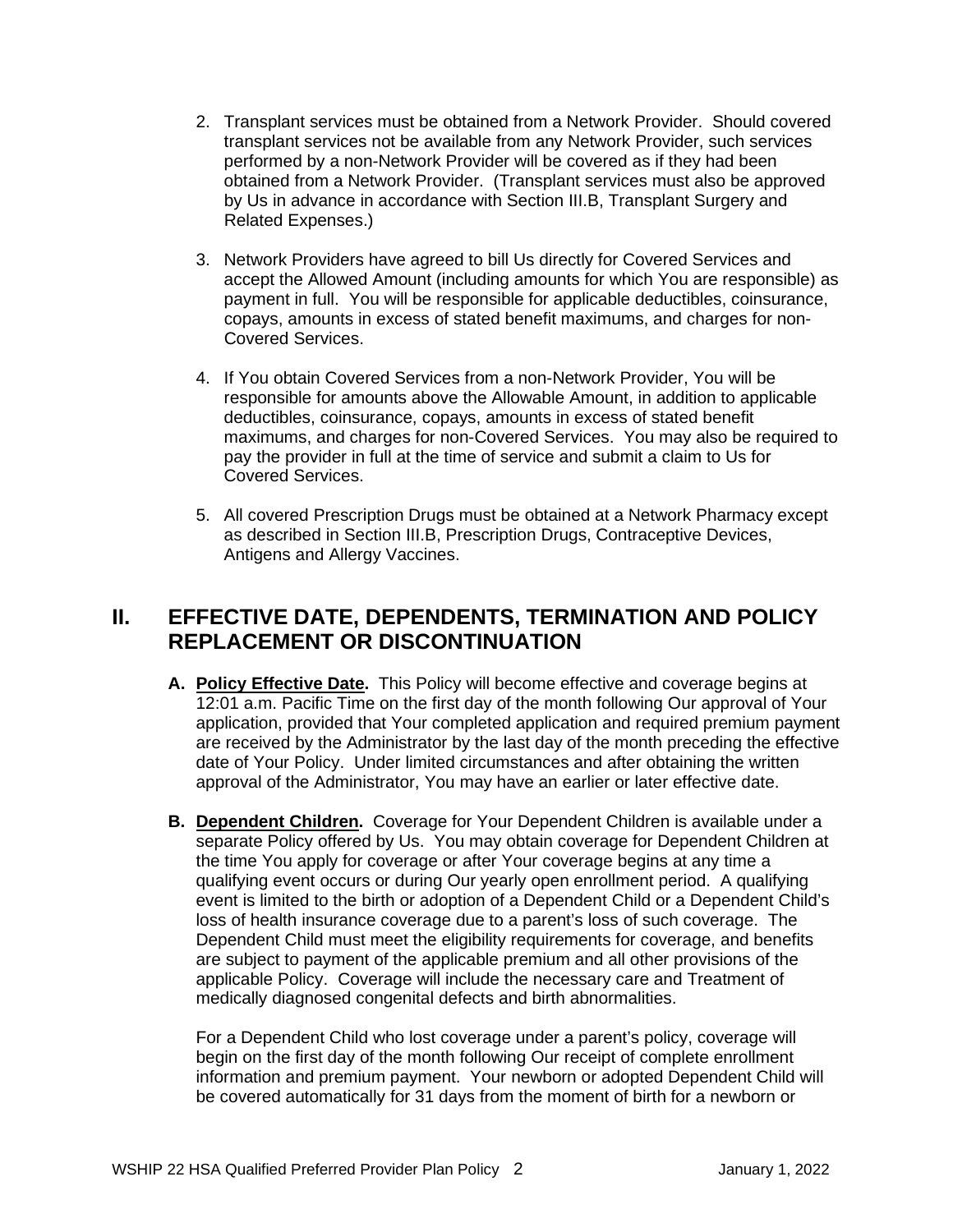placement in Your home for an adopted Dependent Child. Coverage after the 31st day will be under the Policy applicable to the Dependent Child and is subject to Our receipt from You within the 31-day period of (1) written notification of the birth or adoption, (2) enrollment information for the child, and (3) the applicable premium. A child is deemed adopted when the child is physically placed, for the purpose of adoption under the laws of the state, in Your custody and You assume financial responsibility for the medical expenses of the child. Evidence of adoption will be required as a condition of enrollment of the child.

The Dependent Child's coverage will terminate upon attainment of age 26, except that coverage may be continued beyond age 26 while the Dependent Child is:

- 1. Incapable of self-sustaining employment by reason of developmental disability or physical handicap; and
- 2. Chiefly dependent upon You for support and maintenance, provided that proof of such incapacity and dependence is furnished to Us within 31 days of the Dependent Child's 26th birthday.

We may require proof of continuing incapacity and dependence from time to time, but not more often than annually after the two-year period following the Dependent Child's 26th birthday.

If You die during the Policy period and You have Dependent Children covered under one of Our policies, those Dependent Children may elect, if such election is done in writing within 30 days of the date of Your death, to continue coverage under one of Our policies.

- **C. Termination of Coverage.** Coverage under this Policy will continue until terminated as set forth below:
	- 1. *2B***Events of Termination.** Coverage under this Policy will terminate if any of the following events occur. The termination will be effective as of 11:59 p.m. Pacific Time on the date the event occurs unless a different date is specifically identified below.
		- a. You send written notice of termination to the Administrator. Termination will be effective on the date that the Administrator receives the notice unless a future date is requested;
		- b. *7B*You fail to pay the applicable premium within the 31-day grace period. Termination will be effective on the last day of the period for which Your premium was paid;
		- c. You are no longer a Washington State Resident;
		- d. You become eligible for Medicare;
		- e. *3B*You became eligible for Medicaid after June 30, 2008;
		- f. You fail to respond within 30 days to Our inquiry about Your eligibility or place of residence; or
		- g. You commit a material fraudulent act upon or against Us.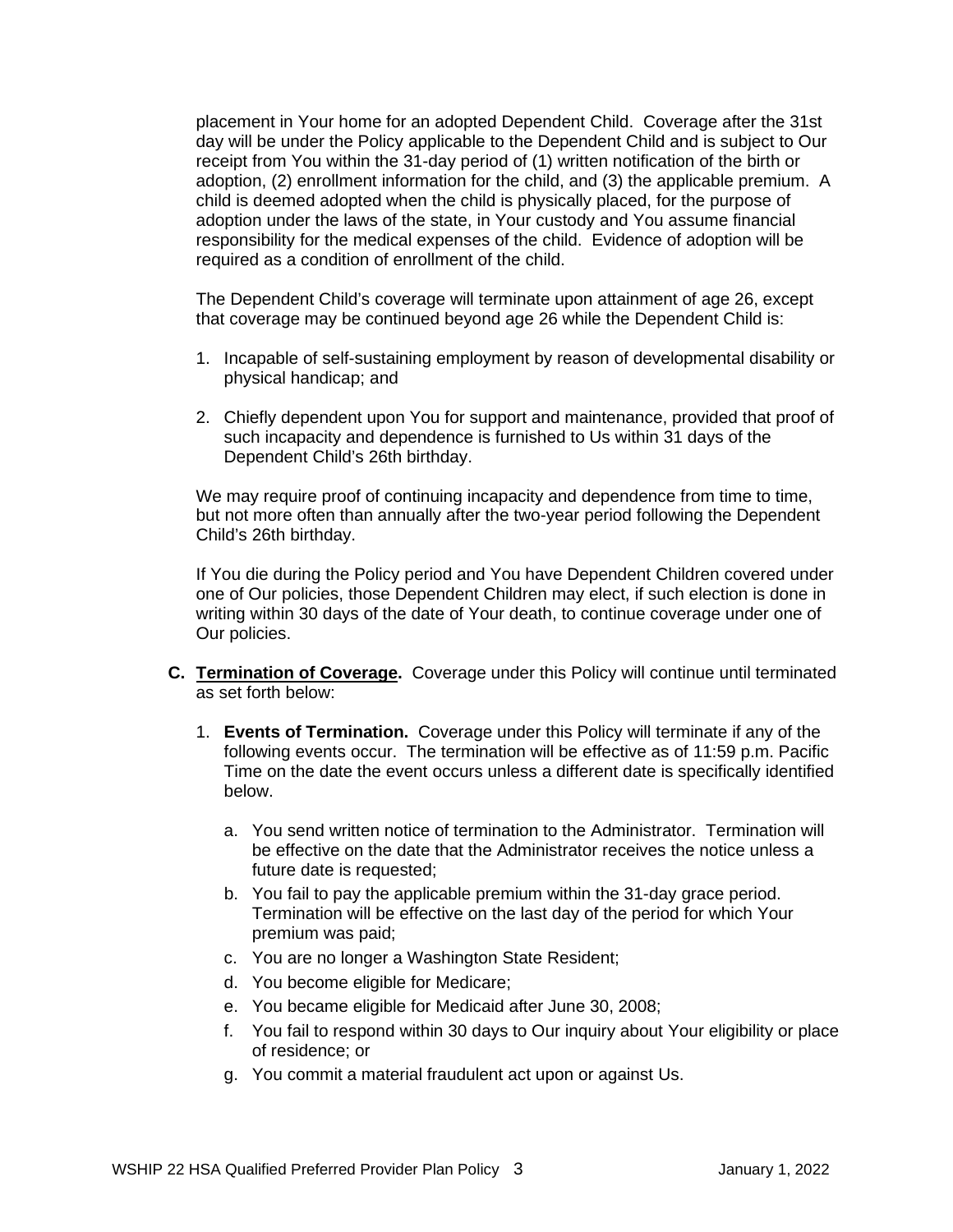- 2. *4B***Additional Event of Termination: Availability of Individual Plans in Your County.** If You have qualified for this Policy based on the unavailability of an individual health benefit plan in Your Washington State county of residence and an individual health benefit plan other than a Catastrophic Health Plan becomes available in Your county, then coverage under this Policy will terminate. If this happens, WSHIP will give You a 90-day written notice of termination. The notice will describe any other coverage options, either in or outside of WSHIP, and other information as required by law.
- 3. *5B***Services After Termination.** If You are receiving Covered Services as a registered inpatient in a Hospital, Skilled Nursing Facility (SNF) or other covered facility on the date of termination, You will continue to be eligible for Covered Services while You are an inpatient for the condition for which You were hospitalized or confined, until one of the following events occurs:
	- a. We determine that it is no longer Medically Necessary for You to be an inpatient at the facility;
	- b. The benefits available under this Policy for hospitalization or confinement are exhausted, regardless of whether a new Calendar Year begins;
	- c. You become covered under another policy that provides benefits for the hospitalization or confinement; or
	- d. *13B*You become enrolled under an agreement with another carrier that would provide benefits for the hospitalization or confinement if this Policy did not exist.

This provision will not apply if You are covered under another policy that provides benefits for the hospitalization or confinement at the time coverage would terminate. You are responsible for payment of all charges for services and items provided after the effective date of termination, except those services covered above.

**D. Reinstatement.** We will not reinstate this Policy if it terminates due to nonpayment of premium. If You mail or deliver a premium to Us after the 31-day grace period, We will return it to You as soon as We determine that the premium is late. No agent is authorized by Us to accept a late premium.

You may re-apply for coverage under the Policy if You again become eligible, provided at least 12 months have elapsed since the old Policy terminated or You can show continuous other coverage which has been involuntarily terminated for any reason other than nonpayment of premiums.

- **E. Continuity of Coverage: Replacement or Discontinuation.** This Policy may be replaced or discontinued by Us as follows:
	- 1. **Replacement.** We may replace this Policy by offering You a replacement policy which includes all of the services covered under this Policy and which does not limit access to the services covered in the replacement policy through unreasonable cost-sharing requirements or otherwise. We will also offer You the unrestricted right to transfer to a fully comparable plan offered by WSHIP and for which You are otherwise eligible.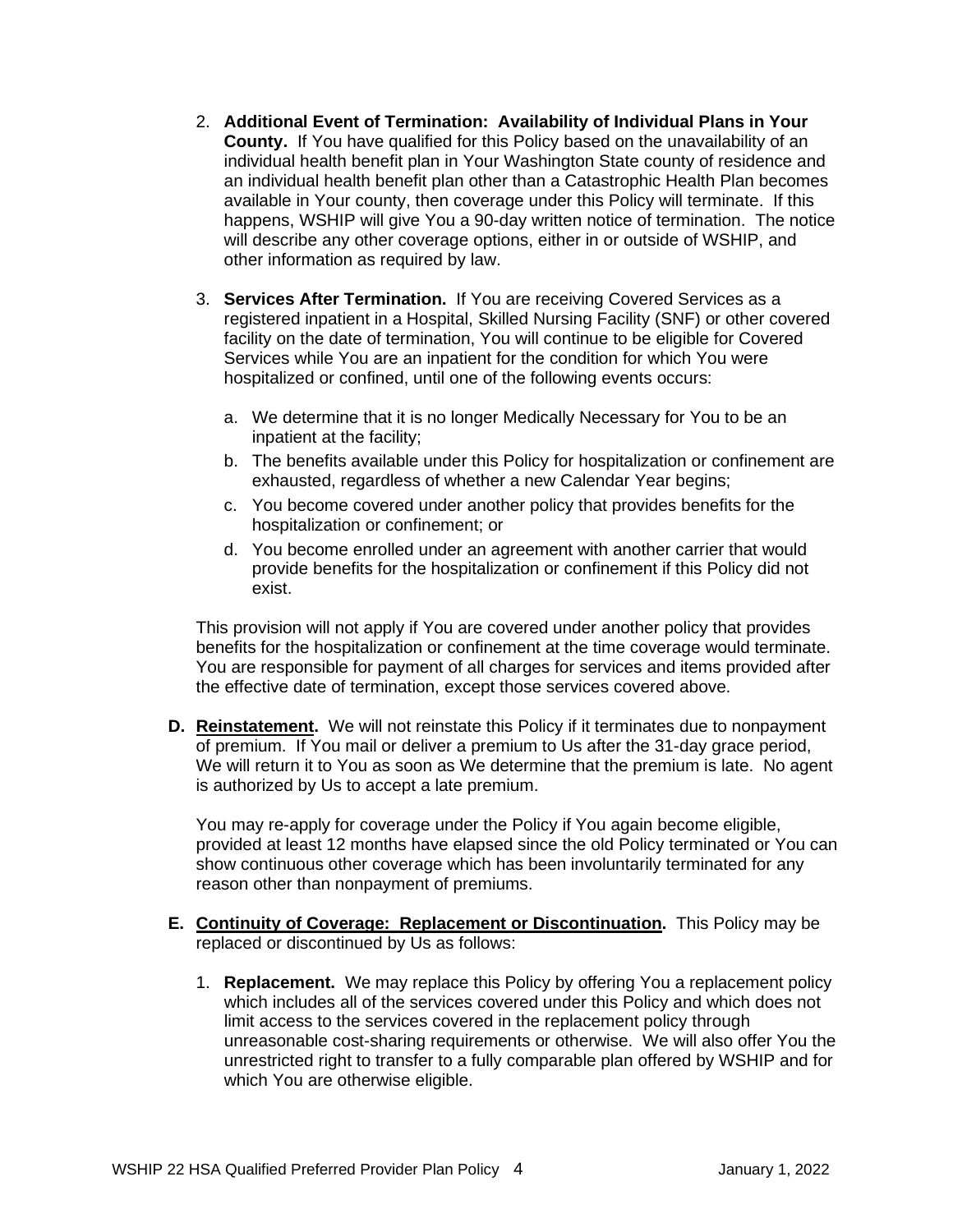2. **Discontinuation.** We may discontinue this Policy after providing You with notice 90 days prior to the date of discontinuation of this Policy. In this event, We will also offer You the option to enroll in any other plan offered by WSHIP and for which You are otherwise eligible. In offering You the option to enroll in other plans, We will act uniformly without regard to health status-related factors of You and other individuals who are or become eligible for the coverage We offer.

## *1B***III. BENEFITS**

This section of the Policy describes the specific benefits this Policy provides. Benefits are available only for the services described below and are subject to applicable deductibles, coinsurance, copays, limitations, exclusions and all other provisions of this Policy.

- **A. Conditions for Payment of Benefits.** We provide benefits for a Covered Service, up to the Allowed Amount, only if it is:
	- 1. Received while You are insured under this Policy;
	- 2. Ordered by and under the direct supervision of a Physician;
	- 3. Medically Necessary as determined by Us; and
	- 4. Not excluded or beyond the limitations or benefit maximums of this Policy.
- **B. Covered Services and Limitations.** The following are Covered Services under the Policy:
	- 1. **Acupuncture.** Acupuncture services performed by an individual acting within the scope of his or her license that are Medically Necessary to relieve pain, induce surgical anesthesia or treat a covered Illness.

Benefits for acupuncture are limited to 12 visits per Calendar Year.

- 2. **Ambulance.** When necessary because of Your medical condition, licensed ambulance services for transportation to the nearest Hospital or SNF qualified to treat Your Illness.
- 3. **Blood Products and Services.** Blood and blood derivatives.
- 4. **Breast Reconstruction Following Mastectomy.** Reconstructive surgery of the breast on which the mastectomy has been performed and all stages of reconstructive breast reduction of the non-diseased breast to equal the size of the diseased breast following surgery due to a mastectomy. Treatment of the physical complications of all stages of mastectomy, including lymphedemas, are also Covered Services.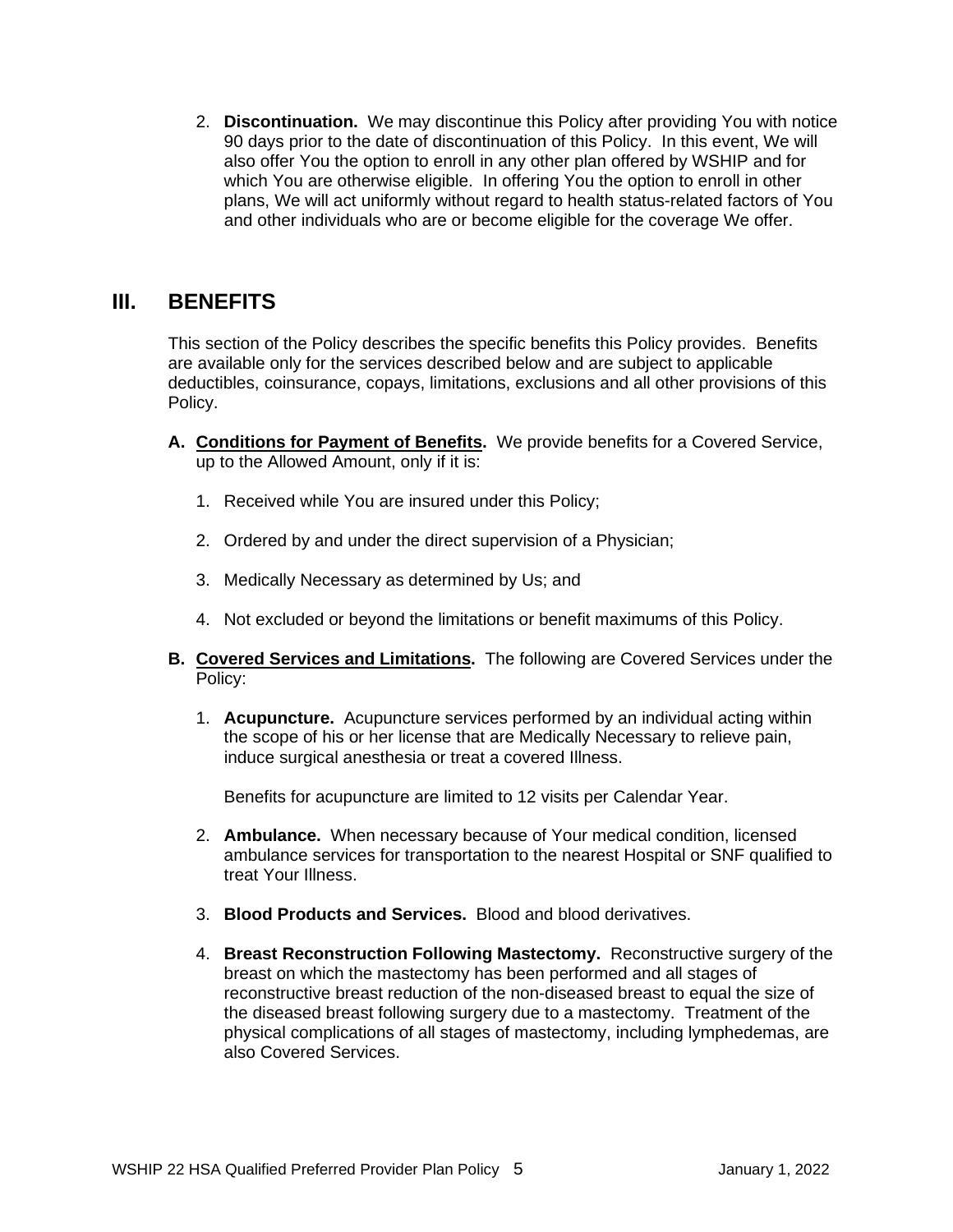5. **Chemical Dependency.** Services for alcohol, drug, or chemical dependency or abuse are Covered Services when provided by a state-certified chemical dependency program approved under chapter 70.96A Revised Code of Washington (RCW), or by a Physician, psychologist, or community mental health professional, or, at the direction of a Physician, by other qualified licensed health care practitioners.

Benefits for Medically Necessary detoxification services are covered under this benefit unless they are rendered in an emergency room setting in which case the detoxification services will be covered under Section III.B, Emergency Room Services.

- 6. **Congenital Defects and Birth Abnormalities.** Necessary care and Treatment of medically diagnosed congenital defects and birth abnormalities.
- 7. **Diabetes Education Program.** A diabetes patient education program that is provided by a Health Care Provider. You must be enrolled in the diabetes education program, and it must be certified by the American Association of Diabetes Educators.

Benefits for diabetes education programs are paid at 100%, and the deductible is waived.

- 8. **Diagnostic Services.** Diagnostic laboratory, pathology, imaging and scans such as x-rays and electrocardiograms (EKGs).
- 9. **Emergency Room Services.** Emergency room facility services, including related services and supplies such as surgical dressings and drugs, furnished by and used in the emergency room.Also covered under this benefit are Medically Necessary emergency room detoxification services. Emergency Room Services provided by a non-Network Provider are not subject to higher cost-sharing requirements than if the same services were provided by a Network Provider.
- 10. **Home Health Care.** The following items and services are covered home health care services when ordered by a Physician and furnished (1) in a private home, (2) by a Home Health Agency, and (3) in accordance with a Home Health Care Plan. Home health care services include:
	- a. Nursing care provided on a part-time (less than an eight-hour shift) or intermittent basis by a registered nurse (RN) or a licensed practical nurse (LPN);
	- b. Physical, occupational, respiratory or speech therapy provided by a licensed therapist; and
	- c. Limited home health aide services provided under the supervision of an RN.

Home health care services are covered only if You are unable to leave home due to Illness. (Unwillingness to travel or arrange for transportation does not constitute an inability to leave home.)

One home health care visit will consist of: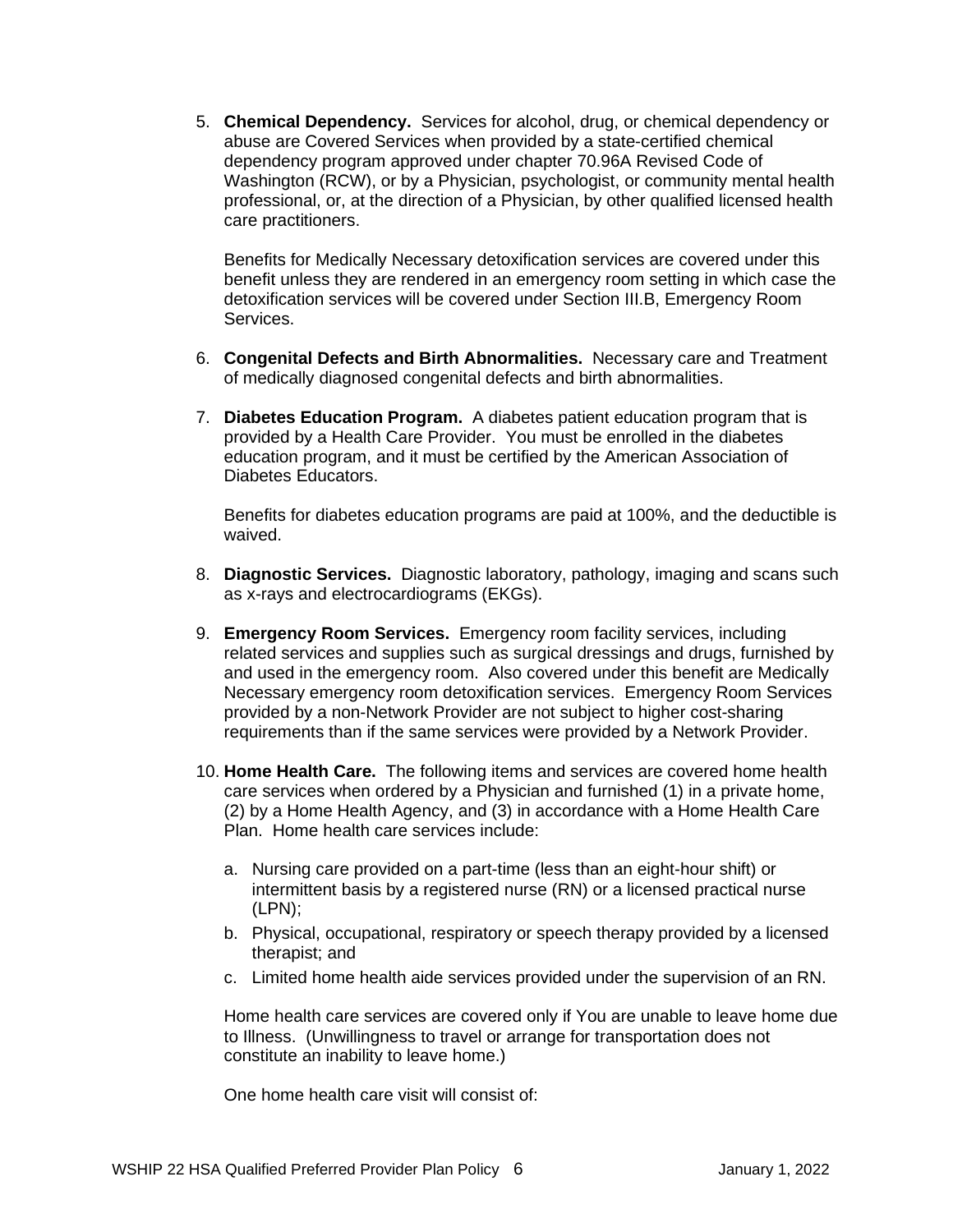- a. One visit for the services listed under subsections (a) and (b) above; or
- b. Up to four consecutive hours for the home health aide services shown under subsection (c) above.

Benefits for home health care are limited to 130 visits per Calendar Year. Home health care provided as an alternative to inpatient Hospital care, as determined by Us, is not subject to this limit.

Home health care excludes Custodial Care and maintenance care, private duty and continuous nursing care, housekeeping and meal service, any care provided by or for a member of Your family, and any other services that are not listed above.

11. **Hospice Care.** Hospice Care services received in lieu of curative Treatment for a terminal Illness during the period of time that You are participating in a Hospice Care program.

Benefits for Hospice Care are limited to:

- a. Those services provided under a coordinated, interdisciplinary program provided by a licensed Hospice Care agency; and
- b. Respite care to relieve anyone who cares for You when You are participating in a Hospice Care program.

Inpatient hospice services and supplies shall be covered in accordance with Section III.B, Hospital Inpatient.

Hospice Care excludes all services not specifically listed above and does not include bereavement therapy or counseling, financial or legal counseling services, housekeeping or meal services, custodial or maintenance care, or any services provided by members of Your family.

- 12. **Hospital Inpatient.** Room and board at the semiprivate room rate of the Hospital, or the Hospital's most common private room rate if a private room is Medically Necessary, and other Hospital services and supplies that are furnished to You as an inpatient.
- 13. **Hospital Outpatient.** Hospital Medical Services and supplies furnished on an outpatient basis.
- 14. **Infusion Therapy.** Outpatient professional services, supplies, drugs and solutions required for infusion therapy (also known as intravenous therapy).This benefit does not cover over-the-counter drugs, solutions and nutritional supplements.
- 15. **Mammography.** Routine or diagnostic mammography for a woman that is ordered by a Physician, an advanced registered nurse practitioner (ARNP), or a physician's assistant.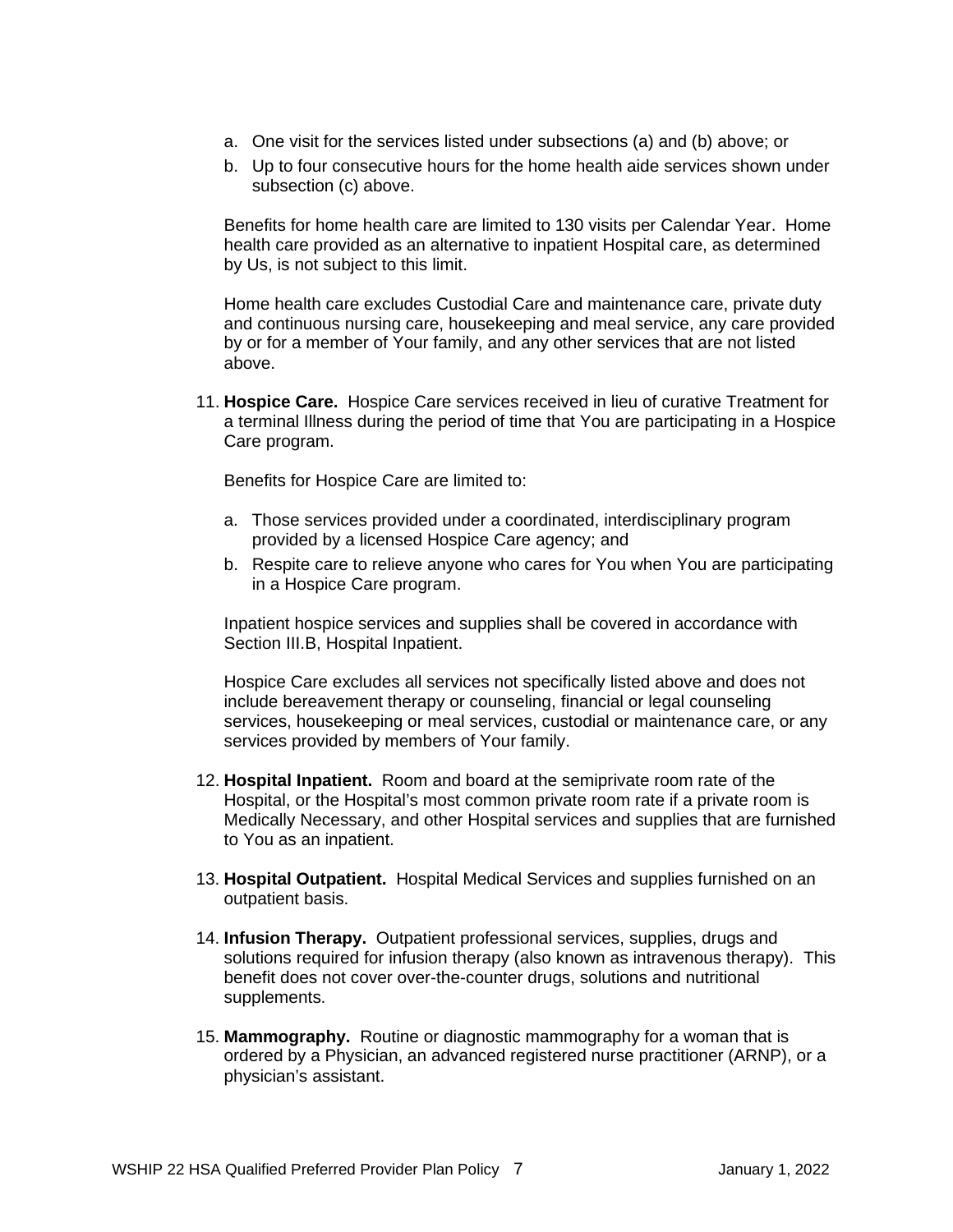Benefits for mammography are paid at 100% when provided by a Network Provider, and the deductible is waived.

16. **Massage Therapy.** Services of a licensed massage practitioner (LMP) when prescribed by a Physician.

Benefits for massage therapy are limited to 12 visits per Calendar Year.

- 17. **Maternity Services.** Maternity services are Covered Services. For covered prenatal, maternity and newborn care, Your attending Health Care Provider in consultation with You makes the following decisions:
	- a. Length of inpatient stay;
	- b. Inpatient post-delivery care; and
	- c. Follow-up care to include type and location, which may include Home Health Agency services and RN services.

#### 18. **Medical Supplies and Equipment.**

- a. Medical equipment, services, or supplies that require a Physician's order and which are Medically Necessary and consistent with the diagnosis, Treatment, and condition.
- b. Purchase (or rental up to the purchase price) of Durable Medical Equipment used for therapeutic purposes with no personal use in the absence of the condition for which it is prescribed, but only if it:
	- (1) Is prescribed by Your attending Physician; and
	- (2) Is used to serve a medical purpose other than for transportation, comfort or convenience;
- c. Initial internal breast prostheses following mastectomy;
- d. Braces, crutches and prostheses (except dental prostheses);
- e. Up to four post-mastectomy bras and sleeves per Calendar Year. A postmastectomy bra is a bra that is specifically designed and intended to support single or bilateral breast prostheses;
- f. Colostomy bags and related supplies;
- g. Catheters;
- h. Blood glucose monitors, insulin pumps and accessories to pumps, insulin infusion devices, and syringes and needles for insulin and allergy injections; and
- i. Oxygen.
- 19. **Medical Therapy.** Chemotherapy, radioisotope, radiation and nuclear medicine therapy.
- 20. **Mental Health Care.** Covered mental health services include outpatient and inpatient services provided to treat mental disorders covered by the diagnostic categories listed in the most current version of the Diagnostic and Statistical Manual of Mental Disorders published by the American Psychiatric Association. Services must be provided by a Hospital, Washington State licensed community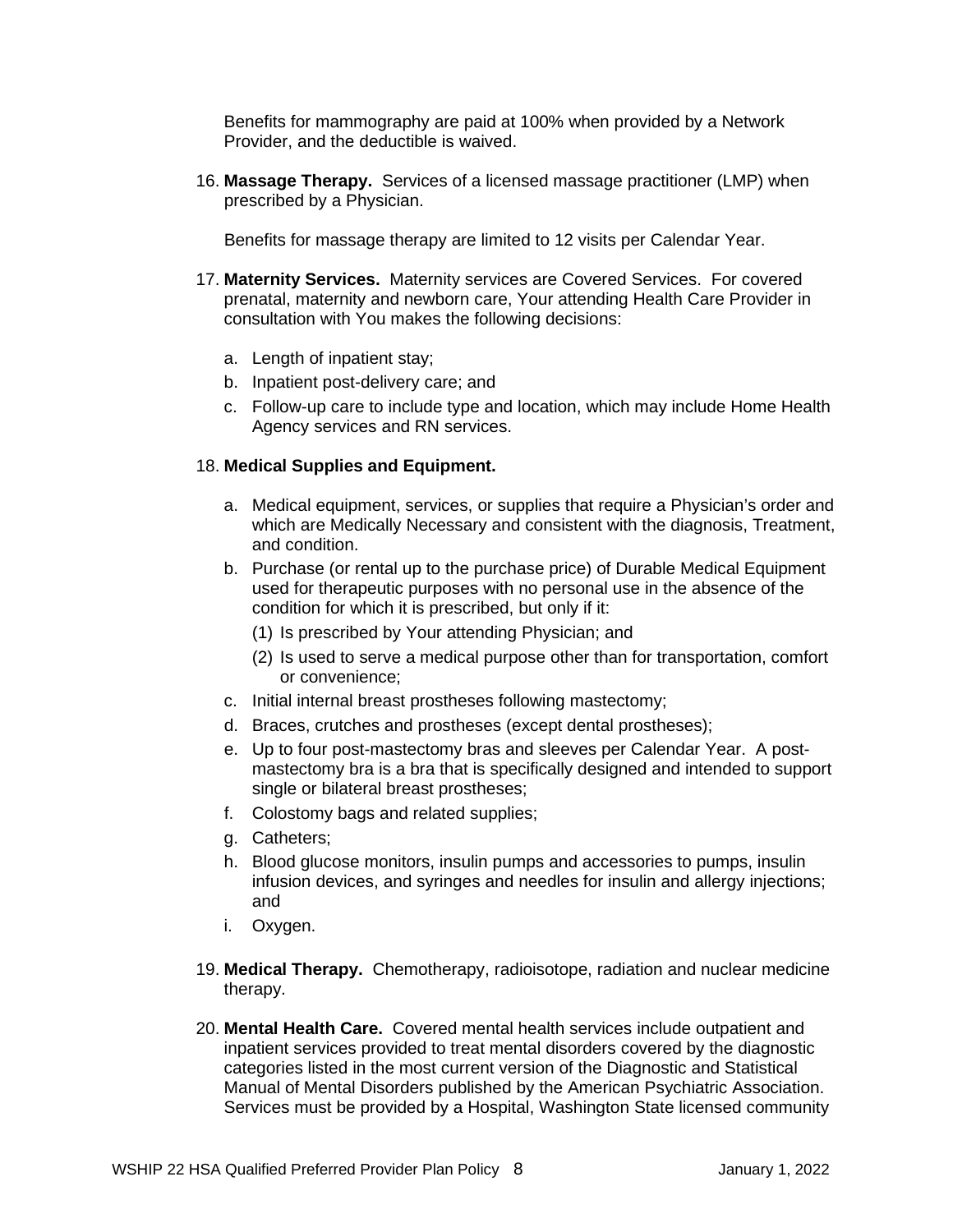mental health agency, Physician, or psychologist. Covered services may also be furnished by a state Hospital that is operated and maintained by the State of Washington for the care of the mentally ill.

- 21. **Nutritional Therapy.** Outpatient nutritional therapy services.
- 22. **Oral Surgery.** The following forms of oral surgery:
	- a. Oral surgery related to fractures of facial bones;
	- b. Excisions of mandibular joints;
	- c. Excisions of lesions of the mouth, lip or tongue;
	- d. Excisions of tumors or cysts;
	- e. Incision of accessory sinuses, mouth, salivary glands or ducts;
	- f. Dislocation of the jaw;

.

- g. Plastic reconstruction or repair of traumatic injuries; and
- h. Excision of impacted wisdom teeth.
- 23. **Outpatient Surgery.** Surgical services and supplies furnished on an outpatient basis.

#### 24. **Prescription Drugs, Contraceptive Devices, Antigens and Allergy Vaccines.**

- a. Prescription Drugs dispensed pursuant to a prescription filled by a licensed pharmacist to treat a covered Illness;
- b. Contraceptive drugs, contraceptive injections and contraceptive devices when prescribed by a Health Care Provider and dispensed by a licensed pharmacist; and
- c. Antigen and allergy vaccines dispensed by a Physician or a laboratory.

Over-the-counter drugs, food supplements, vitamins that do not require a prescription, and herbs are not covered.

Information about Our mail order pharmacy and a list of Network Pharmacies is available on Our website at [www.wship.org.](http://www.wship.org/) You may also request this information by calling Our Pharmacy Benefit Manager at 1-800-859-8810. All Prescription Drugs and pharmacy services must be obtained from a Network Pharmacy or through Our mail order pharmacy except for:

- a. Prescription Drugs dispensed by a Health Care Provider when related to Emergency services; and
- b. Prescription Drugs dispensed by a non-Network Pharmacy when a Network Pharmacy is not available within a 30-mile radius of Your home or prescribing Health Care Provider.

Except for the exceptions listed above, Prescription Drugs obtained from a non-Network Pharmacy are not covered.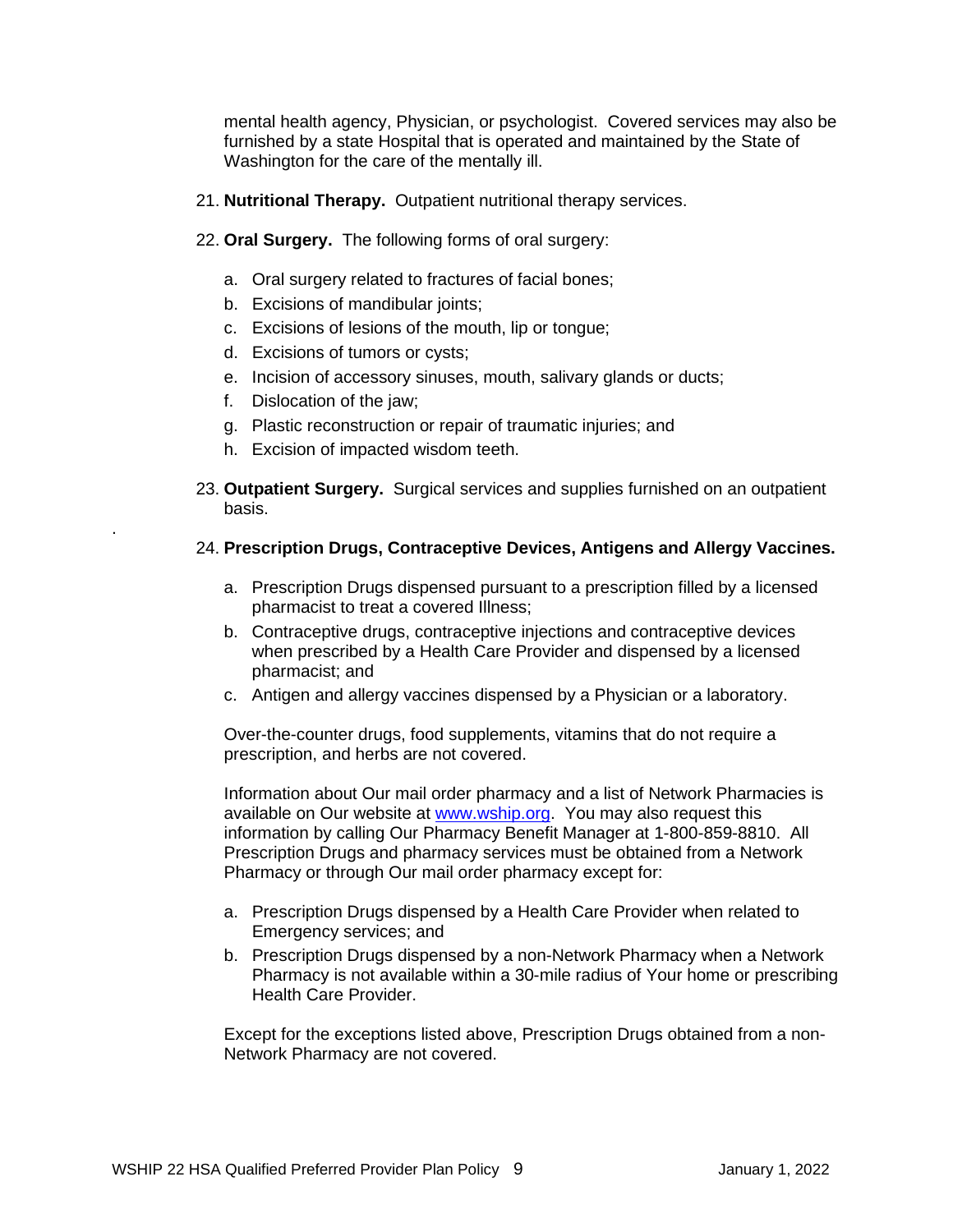Prescription Drug coinsurance (or copays) are per prescription of a 30-day supply or less (90-day supply or less for prescriptions obtained through the WSHIP mail order pharmacy).

When an equivalent generic substitute is available and You request a brandname drug, the brand coinsurance (or copay) will apply. You will also be responsible for the difference in cost between the brand drug and the generic equivalent. This will not apply if Your prescribing Health Care Provider verifies a medical need for use of the brand drug instead of a generic equivalent and it is approved through Our appeals process. A generic drug means a drug that is chemically and therapeutically identical to a brand drug but manufactured at a lower cost. The U.S. Food and Drug Administration (FDA) requires generic drugs to meet the same standards as brand drugs. A brand drug is a drug that is under patent by its original innovator.

This benefit includes a Preferred Prescriptions drug list (formulary) and coverage review programs which may require that certain drugs or drug categories be subject to prior authorization and/or quantity limits. A copy of Our Preferred Prescriptions drug list and information about Our coverage review programs are available on Our website at [www.wship.org](http://www.wship.org/) and from Our Pharmacy Benefit Manager at 1-800-859-8810.

25. **Preventive Health Care.** This benefit covers routine physical exams, routine well-baby care, routine well-women's care, FDA-approved contraceptive devices, and implants including the insertion and removal of those devices or implants, routine immunizations for adults and children as recommended by the U.S. Preventative Service Task Force (USPSTF) A and B, the Health Resources and Services Administration (HRSA), and the Advisory Committee on Immunization Practices of the Centers for Disease Control and Prevention (CDC), and routine health screening including newborn hearing loss and visual acuity screening for children. Benefits will be covered under this Preventive Health Care benefit if services are in accordance with the age limits and frequency guidelines according to, and as recommended by, the USPSTF, the HRSA, or the CDC. In the event any of these bodies adopts a new or revised recommendation, this plan has up to one year before coverage of the related services must be available and effective under this benefit. For a list of services covered under this benefit, please visit [www.wship.org](http://www.wshhsip.org/) or contact Customer Service at 1-800-877-5187. Covered Services that do not meet this criteria will be covered the same as any other Illness.

Services covered under this Preventive Health Care benefit are not subject to cost-sharing.

- 26. **Professional Services.** Professional services, including surgical services and anesthesia services, for the Treatment of Illness that are rendered by a Health Care Provider or at a Health Care Provider's direction. Professional Services do not include professional dental services, except as specifically provided under the Oral Surgery benefit in Section III.B.
- 27. **Rehabilitation and Habilitative Services.** The services of a registered physical therapist, certified speech pathologist or speech therapist (for the purpose of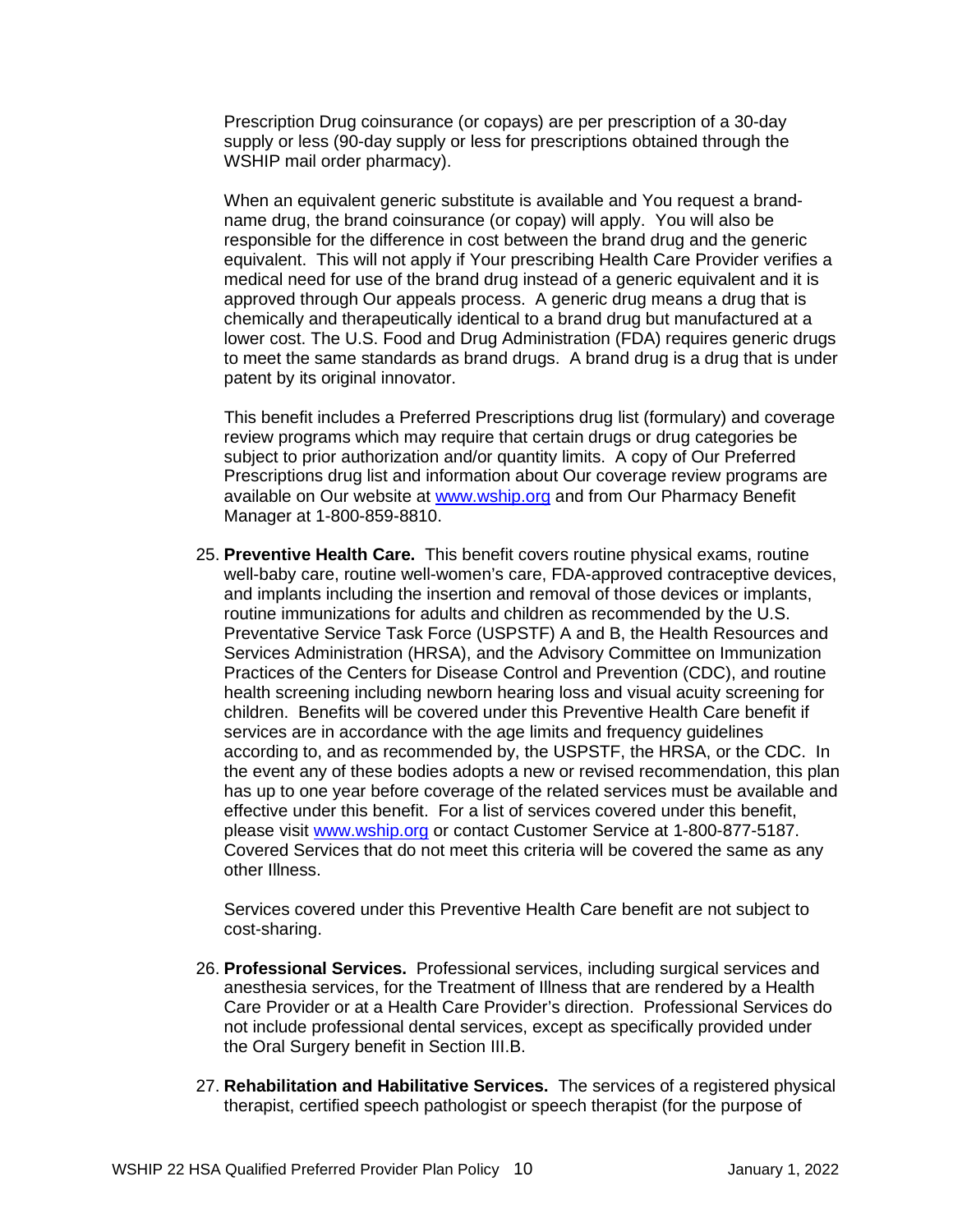restoring lost speech function), licensed occupational therapist, and licensed respiratory therapist. Services must be provided within a Treatment plan prescribed by Your Physician to help restore or improve a function that was lost due to accidental injury or Illness. Rehabilitation therapy services for neurodevelopmental disabilities with documentation from the attending Physician that such care is necessary to prevent further deterioration of the neurodevelopmental disability are Covered Services. Maintenance care and therapy for learning and education disabilities or difficulty are not Covered Services. Inpatient services are limited to a maximum of 30 days per Calendar Year. Outpatient services are limited to a maximum of 25 visits per Calendar Year.

Habilitative Services include Medically Necessary inpatient and outpatient health care services including speech therapy, occupational therapy, physical therapy, aural therapy and devices approved by the FDA. Habilitative Services are therapies that help You keep, learn or improve skills and functioning for daily living within Your environment or to compensate for Your progressive physical, cognitive or emotional Illness. These services include keeping and learning ageappropriate skills and functioning. Chore services to assist with basic needs, vocational or custodial services are not classified as Habilitative Services and are not covered under this Policy. Inpatient services are limited to a maximum of 30 days per Calendar Year. Outpatient services are limited to a maximum of 25 visits per Calendar Year.

28. **Skilled Nursing Facility (SNF).** Room and board at an SNF's lowest semiprivate room rate and the services and supplies that are furnished for medical care therein.

Any SNF confinement is covered only if it is in lieu of Medically Necessary confinement in a Hospital under the supervision of a doctor of medicine or osteopathy (MD or DO).

Benefits for an SNF are limited to 100 days of confinement per Calendar Year.

- 29. **Spinal and Other Manipulative Treatment.** Spinal and other manipulations to treat a covered Illness, injury or condition.
- 30. **Sterilization.** Sterilization is a Covered Service. Reversal of sterilization is not a Covered Service.
- 31. **Tobacco Cessation.** When provided through a WSHIP-Designated Network Provider, services related to tobacco cessation are covered, limited to:
	- a. Participation in a WSHIP-designated program; and
	- b. Approved Prescription Drugs or prescribed over-the-counter drugs or medications for tobacco cessation.
- 32. **Temporomandibular Joint (TMJ) Disorders or Myofascial Pain Dysfunction (MPD).** Medical services and supplies for Treatment of TMJ disorders or MPD.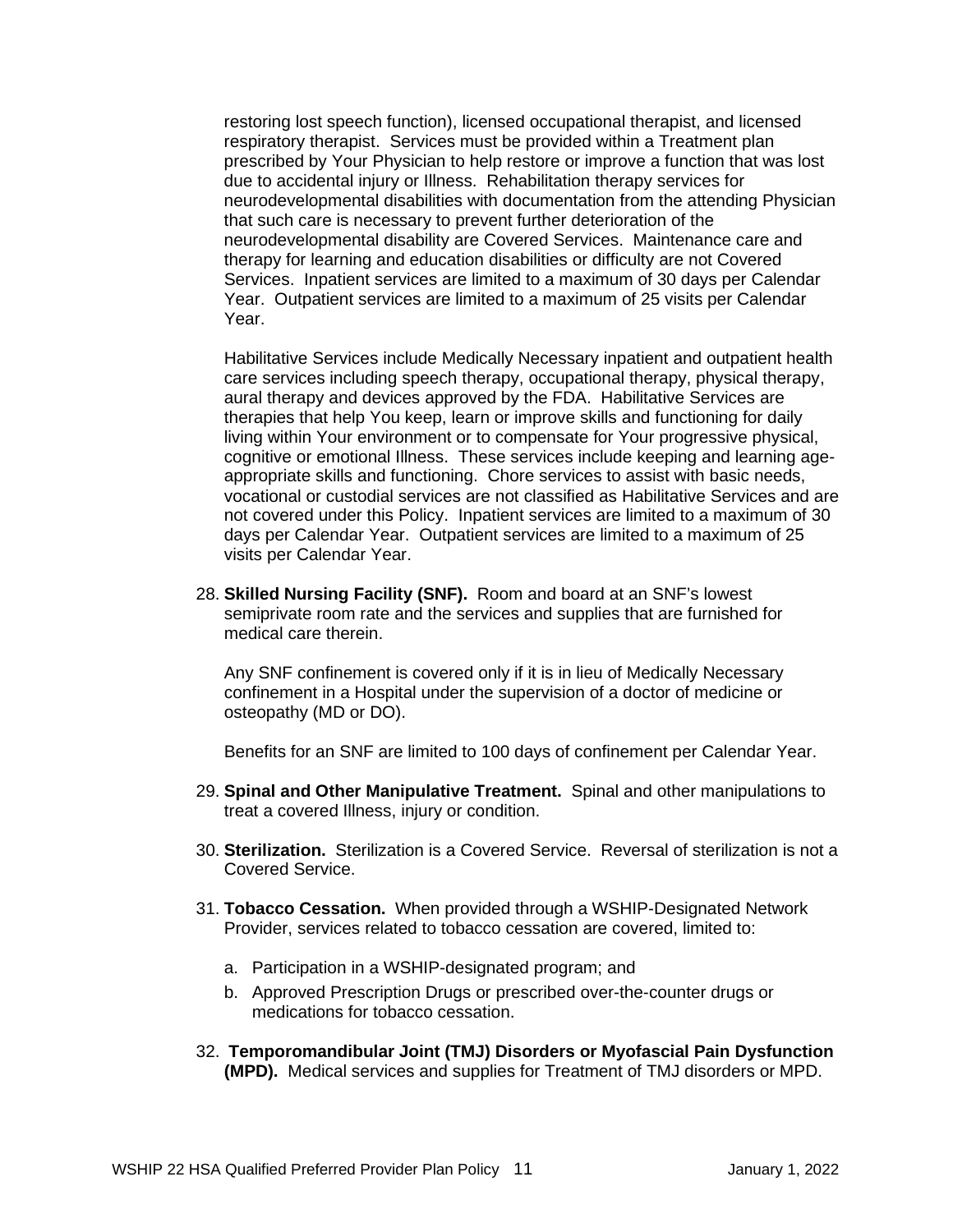33. **Transplant Surgery and Related Expense Benefits.** Solid organ transplants and bone marrow/stem cell reinfusion procedures which meet Our criteria for coverage, and related expenses which We have determined, in advance, to be Medically Necessary are Covered Services subject to all applicable exceptions set forth below. Transplant services must be obtained from a Network Provider. Should covered transplant services not be available from any Network Provider, such services performed by a non-Network Provider will be covered as if they had been obtained from a Network Provider if You have obtained prior authorization from Us.

If You have transplant surgery for which benefits are payable under this Policy, the acquisition costs, including removal and evaluation of the donor organ, bone marrow or stem cells, testing and typing expenses, and donor Physician visits related to the transplant, are Covered Services.

Cornea transplantation, skin grafts, and the transplant of blood or blood derivatives (except for bone marrow or stem cells) are not considered "transplant" services and are covered on the same basis as other Medical Services.

#### 34. **Limited Coverage for Investigational and Experimental Services.**

Investigational and Experimental services are covered only under certain limited circumstances. Your participation in a clinical trial which is researching an emerging technology that has been deemed Investigational by WSHIP may be eligible for coverage when all of the following criteria are met:

- a. The technology must be a Treatment for a condition that is life-threatening and that has a poor prognosis with the most effective available Treatment. A condition is considered to be life-threatening if it has a substantial probability of causing premature death within the immediate foreseeable future.
- b. The technology must be therapeutic, used to directly improve health outcomes, and not for diagnosis or supportive care.
- c. Your request must be to participate in a phase II or phase III clinical trial.
- d. The clinical trial must be conducted under a written research protocol with Institutional Review Board approval.
- e. The clinical trial must be approved by a national body, such as the National Institutes of Health, the National Cancer Center Institute, or the FDA.
- f. The technology must have approval from the appropriate government regulatory bodies, if applicable:
	- 1. Devices must be FDA-approved via one of the following processes:
		- a. PMA (Premarket Approval)
		- b. 510(k)
		- c. HDE (Humanitarian Device Exemption)
	- 2. Drugs must have one of the following: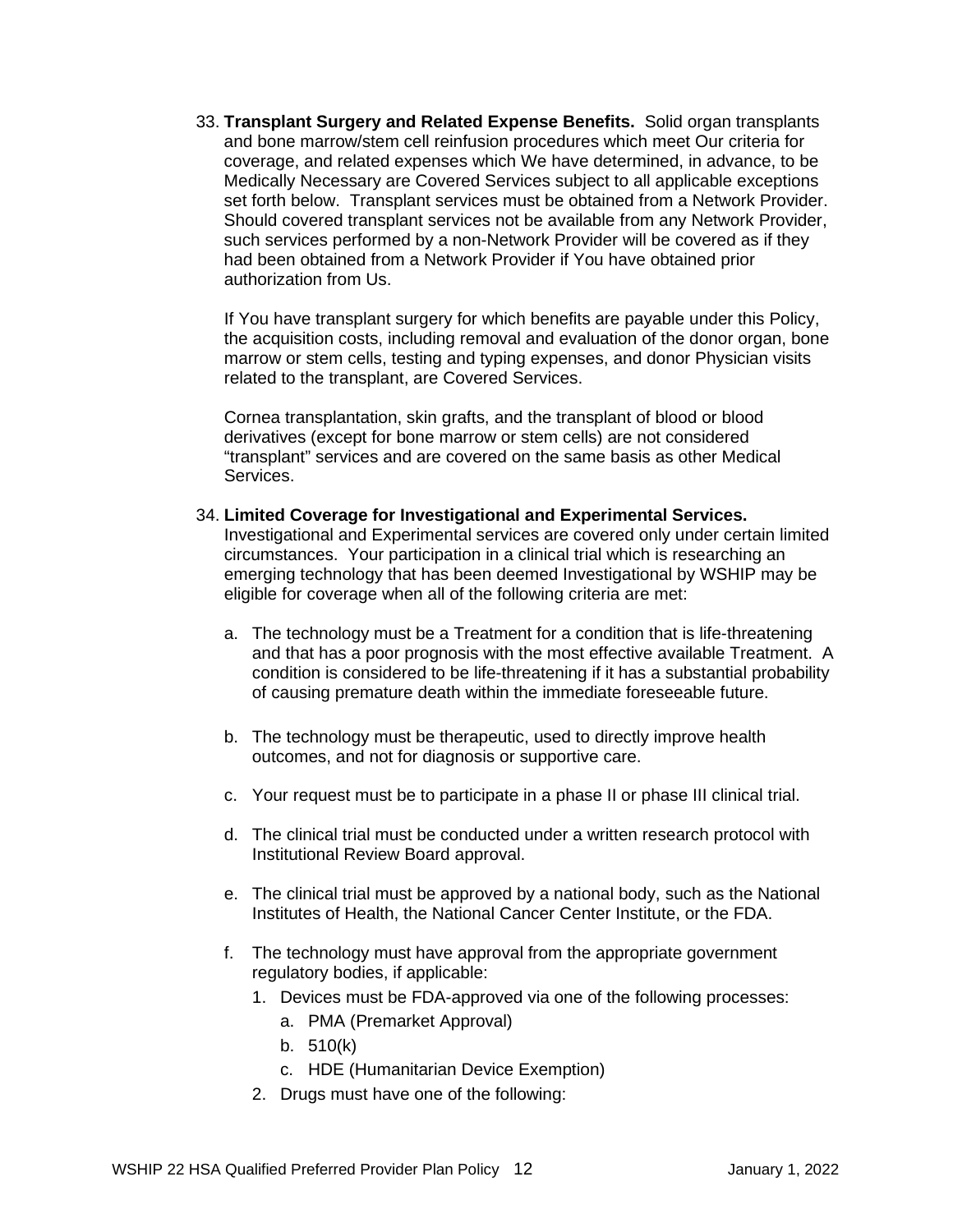- a. Final FDA approval for marketing for at least one indication via the NDA (New Drug Application) process
- b. IND (Investigational New Drug) approval
- g. You must be enrolled in the clinical trial at the time of Treatment for which You are requesting coverage.
- h. Routine costs of a clinical trial eligible for coverage, either in the experimental or control arm, include:
	- 1. Items or services that are typically provided absent a clinical trial (e.g., conventional care);
	- 2. Items or services required solely for the provision of the Investigational item or service being studied, the clinically appropriate monitoring of the effects of the item or service, or the prevention of complications; and
	- 3. Items or services needed for reasonable and necessary care arising from the provision of an Investigational item or service—in particular, for the diagnosis or Treatment of complications.
- i. Investigational costs not eligible for coverage include:
	- 1. The Investigational item or service *itself*, unless otherwise covered outside of the clinical trial;
	- 2. Items and services provided solely to satisfy data collection and analysis needs and that are not used in the direct clinical management of the patient (e.g., monthly CT scans for a condition usually requiring only a single scan); and
	- 3. Items and services customarily provided by the research sponsors free of charge for any enrollee in the trial.

Services provided in a trial that are approved for coverage will have benefits provided as specified in the appropriate benefit category that would ordinarily be assigned. Services provided in a clinical trial that are fully funded by another source may not be covered by Your WSHIP Policy.

A Medical Necessity review to confirm coverage of Experimental or Investigational Treatment prior to beginning Treatment is highly advisable.

## **IV. EXCLUSIONS AND LIMITATIONS**

- **A. Exclusions.** No benefits will be paid or credit given for services or supplies that are not Covered Services or that exceed the Allowed Amount. No payment will be made or credit given for any services, supplies or drugs relating to the following:
	- 1. **Cosmetic and Reconstructive.** Cosmetic or Reconstructive services or plastic surgery except:
		- a. As provided in Section III.B, Breast Reconstruction Following Mastectomy;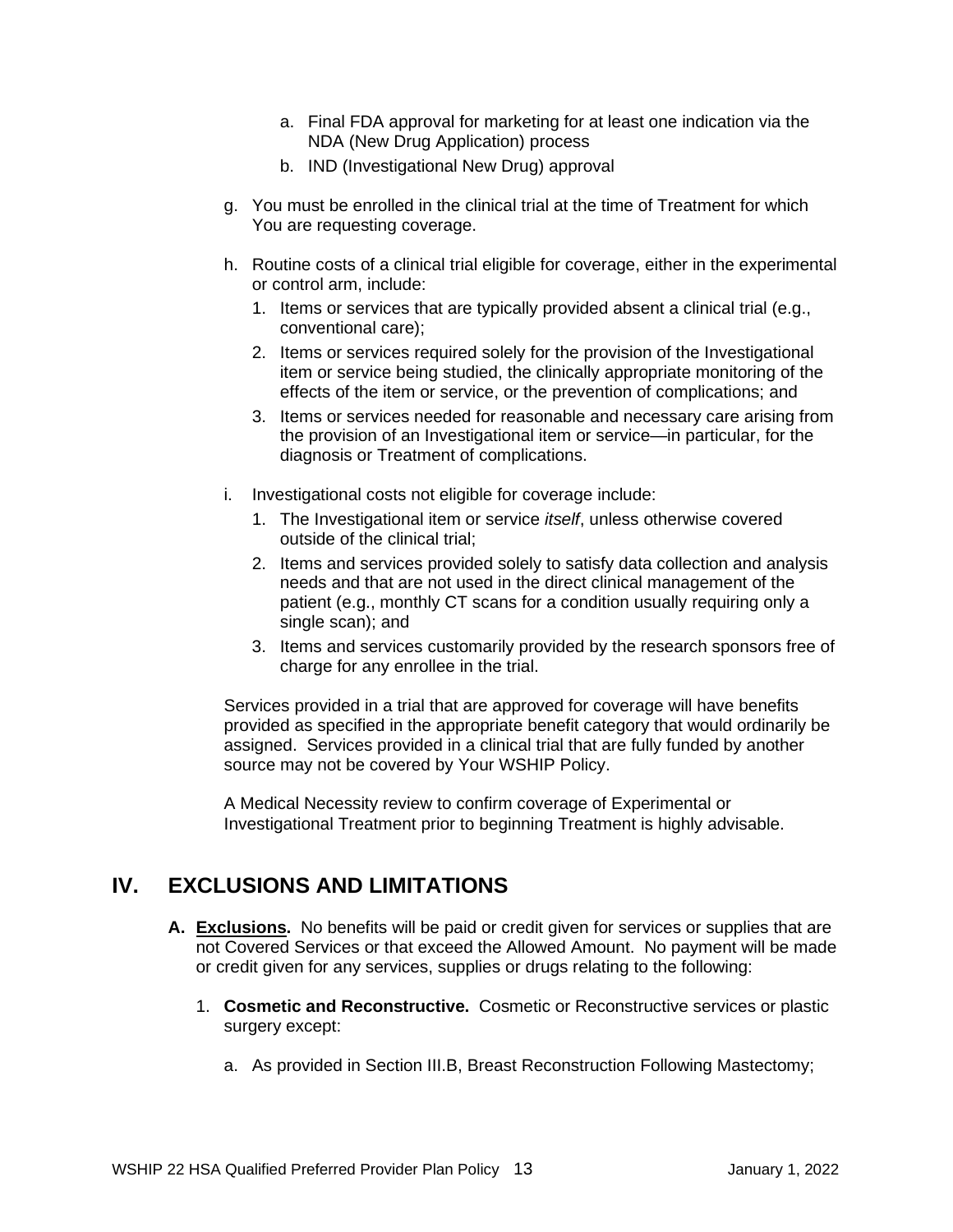- b. Treatment of congenital defects or birth abnormalities for function repair or restoration of any body part when necessary to achieve normal body functioning; or
- c. Reconstructive surgery when incidental to or following surgery resulting from trauma, infection or other Illness that occurs during the coverage period.
- 2. **Counseling.** Marital, family, sexual, vocational, outreach counseling, counseling for life transition problems or job training.
- 3. **Custodial Care.** Custodial Care as defined in Section IX, Definitions.
- 4. **Dental.** Dental exams and Treatment of any kind except as provided in Section III.B, Oral Surgery.
- 5. **Education and Training.** Special education or training except diabetes education as described in Section III.B, Diabetes Education.
- 6. **Fertility.** Fertility or infertility diagnosis or enhancement and any related direct or indirect complications. Examples of excluded items are genetic testing, artificial insemination, in vitro fertilization, embryo transfer, hormone therapy related to fertility and reversal of sterilization.
- 7. **Foot Care.** Routine foot care or Treatment for fallen arches or flat feet.
- 8. **Governmental Medical Facilities.** Treatment provided by a state or federal Hospital or facility that is not a Network Provider unless payment of the charge is legally required.
- 9. **Military and War-Related Conditions; and Illegal Acts.** Treatment for an Illness caused by or related to military service or war-related acts, or Illness caused by Your commission of an illegal act.
- 10. **Not Medically Necessary.** Treatment that We determine is not Medically Necessary as defined in Section IX, Definitions.
- 11. **Obesity and Weight Control.** Treatment of obesity or weight management and any direct or indirect complications from such Treatment. This exclusion applies to all medical Treatment, surgical procedures, medication, or programs for weight reduction, even if You also have an Illness that might be helped by weight loss.
- 12. **Services for Which You Do Not Have to Pay.** Treatment for which no charge is made, no charge would have been made if this Policy were not in effect, or for which You are not legally required to pay.
- 13. **Sexual Dysfunction.** Diagnosis or Treatment of sexual dysfunction regardless of origin or cause, and any direct or indirect complications of such Treatment.
- 14. **Transportation or Travel.** Transportation or travel except for ambulance services described in Section III.B, Ambulance.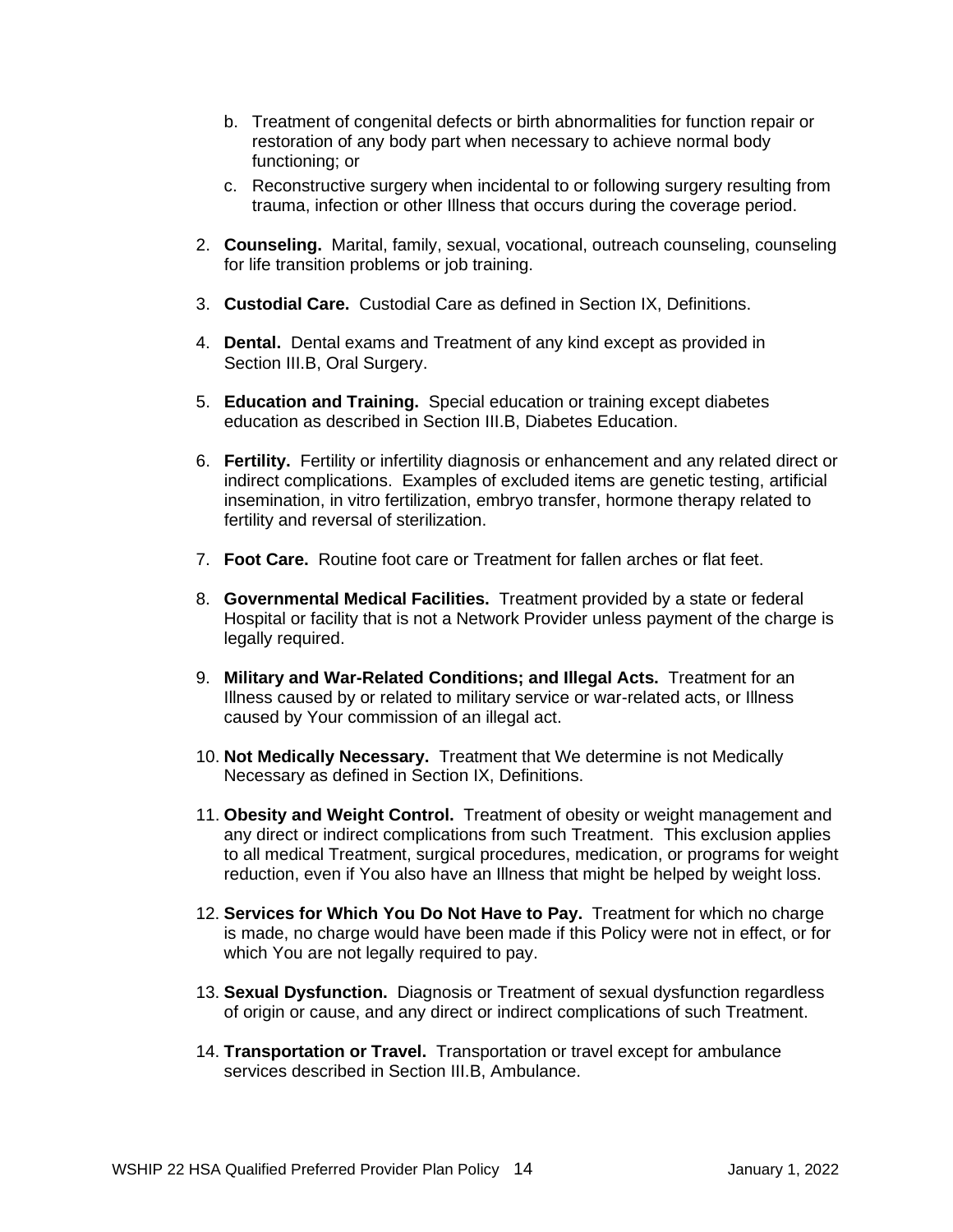- 15. **Vision and Hearing.** Routine vision and hearing exams, vision analysis, contact lenses, eyeglasses, hearing aids, surgery or other procedure or training intended to improve or correct vision or hearing except:
	- a. When due to an accidental injury to the eyes or ears; or
	- b. For the initial contact lenses or eyeglasses after a covered cataract surgery without intra-ocular lens implant.
- 16. **Work-Related Conditions.** Treatment or diagnosis for Illness caused by or related to employment, regardless of whether a claim has been made for workers' compensation, except if You are exempt from state or federal workers' compensation laws.
- **B. Last Payer of Benefits.** This Policy is the last payer of benefits whenever any other benefit is available, even if a claim for such benefits is not properly submitted or pursued. Benefits otherwise payable under this Policy shall be reduced by all amounts paid or payable for health care through any other insurance, health insurance or health benefit plans, including but not limited to self-insured plans, and by all Hospital and medical expense benefits paid or payable under any workers' compensation coverage, automobile medical payment or liability insurance (including Personal Injury Protection coverage and Uninsured/Underinsured Motorist coverage), and any Hospital or medical benefit paid or payable under or provided pursuant to any state or federal law or program.

## **V. PREMIUMS, RATE CHANGES, AND COST SHARING**

- **A. Premiums.** Your premiums must be paid on or before the due date or during a 31 day grace period that follows. If Your premium is not received before the end of the grace period, Your coverage ends at the end of the period for which Your premium was paid.
- **B. Rates and Rate Changes.** We may change premium rates for WSHIP policies. We will notify You at least 30 days before any general premium change. WSHIP rates are based on rates in the individual commercial market in Washington State; rates in the commercial market are based on the adjusted community rate. Rates may vary for geographic area, family size, age, tenure discounts, and wellness activities. Your individual rate may also change due to changes in Your age. WSHIP rates vary by age and tobacco use.
- **C. Deductible(s).** The deductible is the amount You must pay each Calendar Year for Covered Services before We pay for Covered Services. Your Policy may have a single deductible for Medical Services only, two separate deductibles for Medical Services and Prescription Drugs, or a combined Medical and Prescription Drug deductible.

The specific dollar amount of Your deductible(s) and when Your deductible(s) apply are contained in the attached Schedule of Benefits.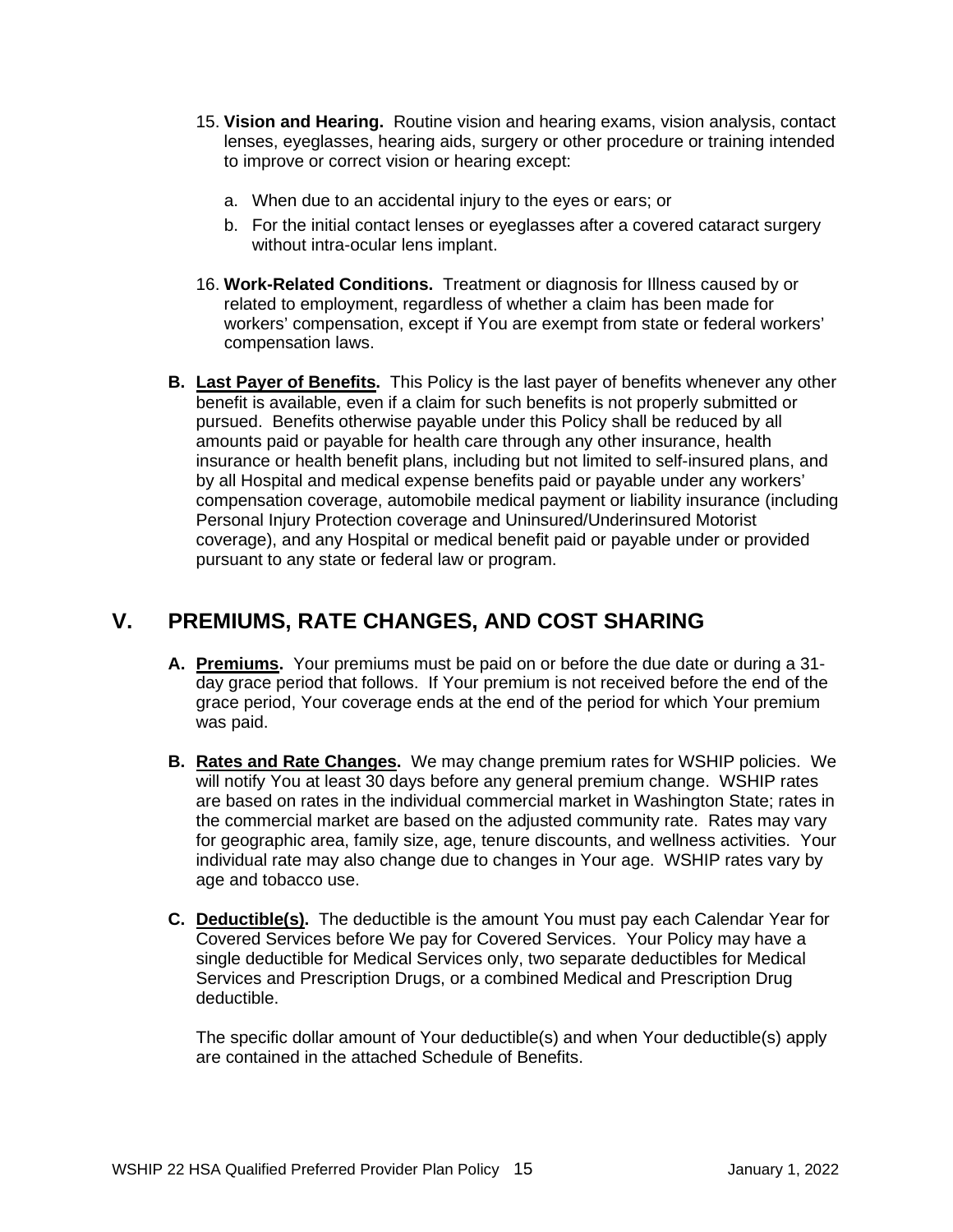You may elect to change to a different WSHIP deductible or plan for which You are eligible, effective on January 1 following the date You request such a change. However, Your deductible may not be decreased, nor may You elect to change to a more comprehensive non-Medicare plan. You may elect to increase Your deductible or move to a less comprehensive non-Medicare plan. The new deductible You choose must be a deductible option We offer on the date the change becomes effective. The change will become effective on January 1 following the date Your request is received. You will be advised of any changes in premium.

**D. Coinsurance and Copays.** Coinsurance is the percentage of the Allowed Amount for Covered Services that You are required to pay after meeting the deductible. Copays are fixed dollar amounts that You are required to pay for certain Covered Services at the time of service. Your Policy requires You to pay a coinsurance for covered Medical Services and a coinsurance or copay for covered Prescription Drugs.

Medical: Your coinsurance percentage for Medical Services covered under this Policy is contained in the attached Schedule of Benefits.

Prescription Drugs: Your coinsurance percentage or copay dollar amount for Prescription Drugs covered under this Policy is contained in the attached Schedule of Benefits. Coinsurance and copays are specified for Prescription Drugs up to a 30 day supply or less (90-day supply or less for prescriptions obtained through the WSHIP mail order pharmacy).

**E. Out-of-Pocket Expense Limit.** If, during a Calendar Year, Your out-of-pocket expenses for covered Medical Services, including the deductible, reach the amount shown on the attached Schedule of Benefits, We will pay at the rate of 100% of the Allowed Amount for the remainder of the Calendar Year. Out-of-pocket expenses include Your deductibles and coinsurance/copay amounts. Any amounts paid for non-Covered Services, amounts in excess of the Allowed Amount, and payments for services beyond a benefit maximum or limit do not qualify as an out-of-pocket expense.

If Your Policy has a separate out-of-pocket expense limit for covered Prescription Drugs, We will pay covered Prescription Drugs at a rate of 100% of the Allowed Amount for the remainder of the Calendar Year after You reach the amount shown on the attached Schedule of Benefits. Out-of-pocket expenses include Your deductibles and coinsurance/copay amounts. Any amounts paid for non-Covered Services or amounts in excess of the Allowed Amount do not qualify as an out-ofpocket expense.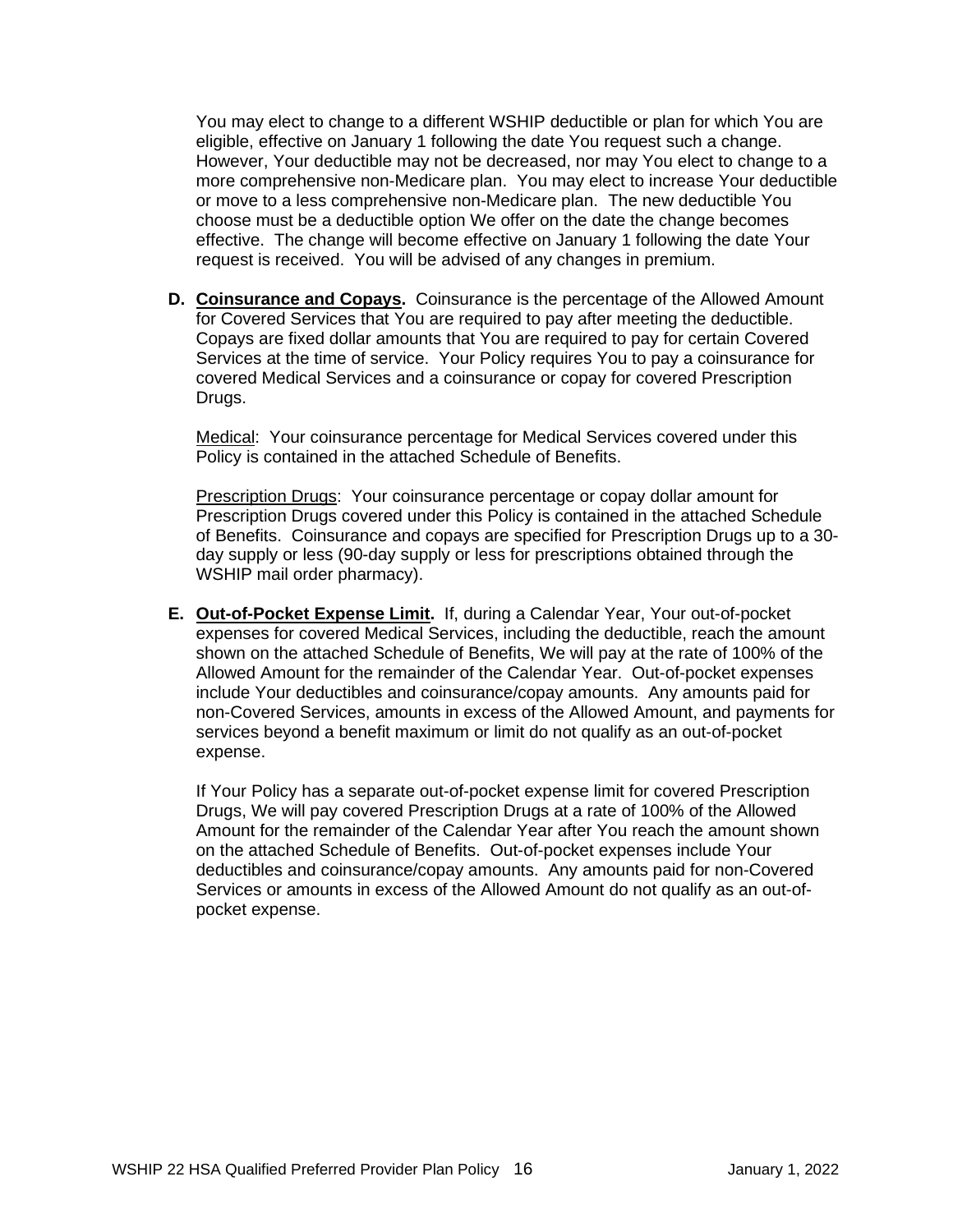## **VI. CARE MANAGEMENT**

Care management services help ensure that You receive appropriate and cost-effective medical care. Your role in the care management process is very important and We encourage You to participate in these services.

Care management services include the following:

**A. Medical Necessity Review.** You can receive a determination in advance about whether a particular service is Medically Necessary by calling Our Medical Necessity review telephone number on Your WSHIP identification card. If the service is Medically Necessary and a Covered Service and You are eligible for coverage on the date of service, then We will pay for the service at the appropriate benefit level. We will not pay for any services that are determined by Us to be not Medically Necessary.

We encourage You to ask Your provider to call Us and request a Medical Necessity review before all admissions to a Hospital, SNF or other covered facility to verify that it meets the required criteria for claims payment. In the case of an Emergency admission, Your provider should request a Medical Necessity review on the first business day following admission. We encourage You to also obtain a Medical Necessity review prior to receiving any of the outpatient Covered Services that are listed on Your identification card.

Medical Necessity reviews let You know ahead of time if the service is Medically Necessary. They also help Us to identify situations that might benefit from case management.

A Medical Necessity review and pre-approval is required for transplant surgery and related expenses.

- **B. Case Management.** Case management is a cooperative process among You, Your Health Care Provider and Us to consider effective alternatives to hospitalization and other high-cost care and to help You to make more efficient use of Your benefits. Your participation in a Treatment plan through case management is voluntary. You should call the same telephone number that is printed on Your identification card for Medical Necessity reviews if You would like to learn more about case management. We may also contact You.
- **C. Other Care Management Programs.** We may offer other care management programs to You from time to time, such as disease management programs for specific diseases or conditions. Disease management programs are designed to help You better understand Your disease and how to avoid problems or complications.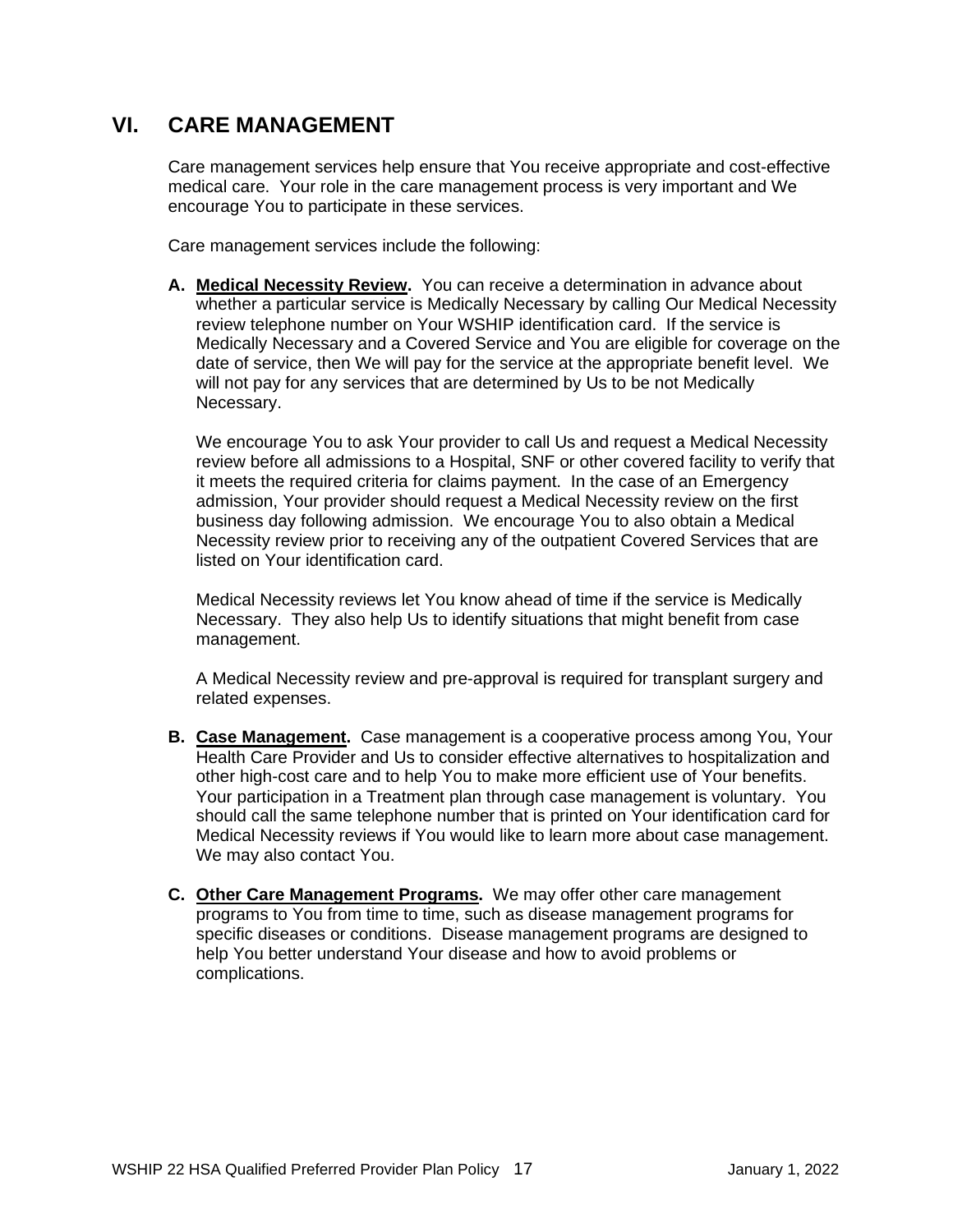## **VII. OTHER INFORMATION**

## **A. Claims for Benefits.**

- 1. **Timely Filing.** Most providers will submit claims to Us directly. Otherwise, You must submit a claim to WSHIP for payment of the benefit. You should submit all claims within 30 days after the service is completed. We must receive all claims within 365 days of discharge for Hospital or other facility expenses, or within 365 days of the date services or supplies were provided. You may obtain a claim form from the Administrator or Pharmacy Benefits Manager.
- 2. **Assignment of Benefits.** Where You have assigned Your right to receive payment for any benefits for Hospital, medical or surgical services to the provider of those services, payment will be paid to the Hospital or the provider of the services. If You have not assigned the benefits, We, at Our option, will pay You or the Hospital or other provider of the services.
- 3. **Misstatement of Age.** If Your age has been misstated in application materials, the premium payable under this Policy shall be adjusted for the correct age and You will be responsible for payment of the adjusted premium from the effective date of coverage. We will refund any overpayment of premium by You.
- 4. **Overpayment.** If We pay a benefit under this Policy and it is later shown that a lesser amount should have been paid, We are entitled to a refund of the excess payment and We may deduct any such amount from future amounts payable to You or on Your behalf. In the absence of fraud or intentional misconduct, We will not request refunds for overpayments made more than 365 days from the date the overpayment was made by Us.
- **B. Eligibility Verification**. You are required to complete and return an eligibility verification and residency form yearly or upon request. Your Policy is subject to termination in accordance with Section II.C, Termination of Coverage, in the event You fail to return the requested information.
- **C. Entire Contract.** This Policy, and any attachments, is the entire contract of insurance.
- **D. False or Misleading Statements.** If benefits are paid in error due to intentionally false or misleading statements made by You or on Your behalf, including intentionally false or misleading statements in application materials, We may, at Our option, deny Your claims, terminate Your coverage or rescind Your coverage under this Policy as of the effective date. (See also Section II.C, Events of Termination.) We may also refund premiums previously paid and recover claims and administrative costs from You or other persons responsible for the intentionally false information.
- **E. Legal Action.** Your right to take any legal action against Us is subject to the civil immunity provision of RCW 48.41.190.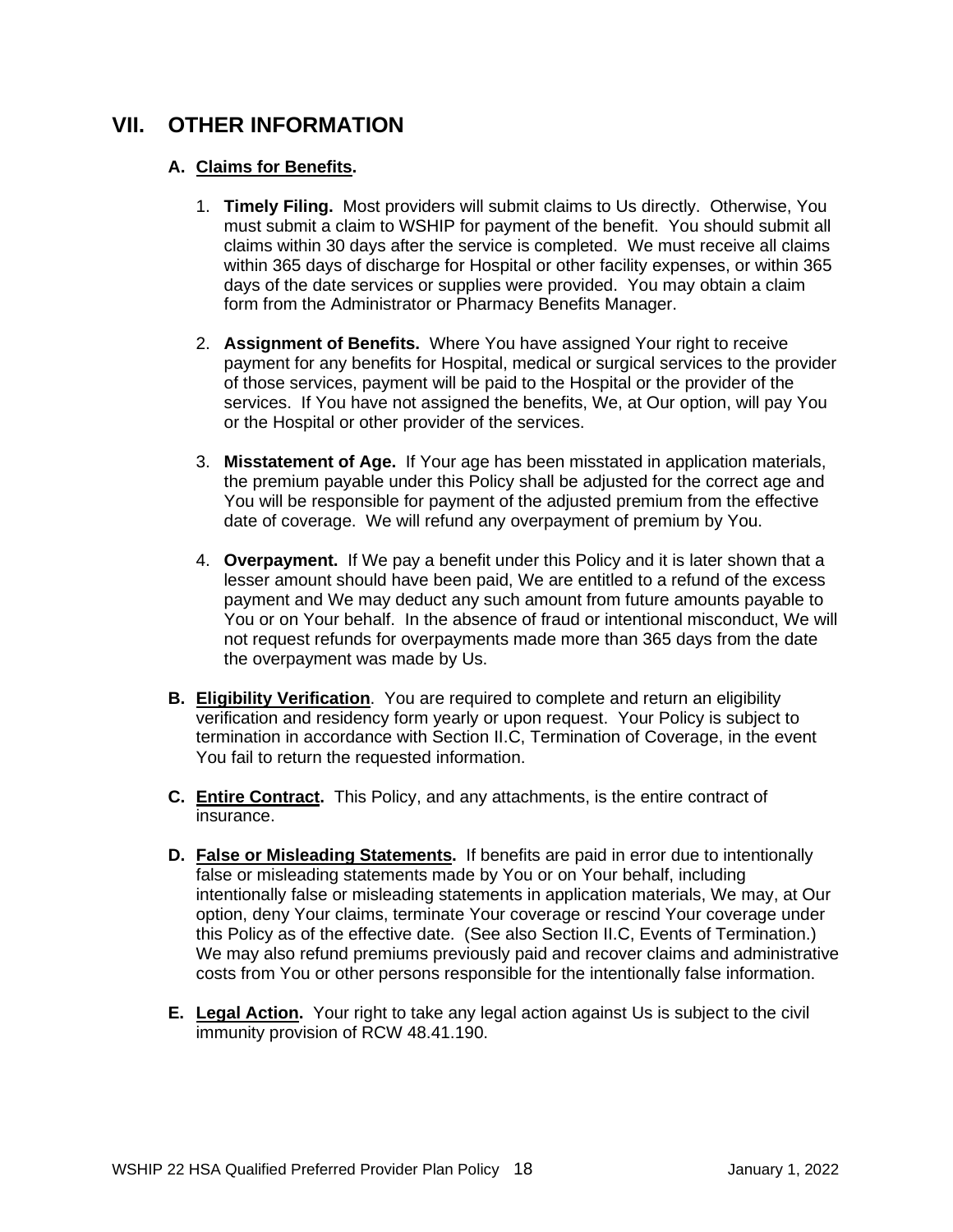- **F. Notices.** Any notice We are required to send to You will be considered to be delivered if it is mailed to You at the most recent address provided by You to Us. We will use the date of postmark in determining the date of Our notification. If You are required to submit notice to Us, it will be considered delivered on the postmark date or, if not postmarked, the date We receive it.
- **G. Notice of Information Use and Disclosure.** In the course of administering Your benefits and as permitted by law, We may collect, use, or disclose certain information about You. This personal information may include health information or personal data such as Your address, telephone number or Social Security Number. We may receive this information from, or release it to, Health Care Providers, insurance companies, or other sources. We are required by law to maintain the privacy and security of Your personal health and financial information and to provide You with a notice of Our legal duties and privacy practices. That notice is provided separately.

We may use or disclose Your information for reasons including the following:

- 1. For payment: To determine eligibility, to process claims for benefits, to coordinate benefits with other health plans and insurers, and to collect premiums.
- 2. For healthcare operations: To operate Our program, including determining the cost of benefits, to provide care and case management services; to support grievance or quality review boards, for audit or accreditation programs or other necessary business purposes; and to fulfill Our obligations under this Policy.
- 3. To You or to Your representative.

Your information may also be collected, used, or released as required or otherwise permitted by law.

To safeguard Your privacy, We take care to ensure that Your information remains confidential. If a disclosure of Your information is not related to a routine business function or required by law, We remove anything that could be used to easily identify You or We obtain Your prior written authorization. You also have the right to request inspection and/or amendment of records retained by Us that contain Your personal information.

This is a summary of Our privacy policy**.** Further information and a copy of Our privacy policy is available from the Administrator and on Our website.

- **H. Notification of Address Change.** You are required to notify Us of a change in Your physical residence or mailing address within 30 days of such change.
- **I. Notification of Tobacco Use Change.** If Your tobacco use status changes, You must notify Us immediately. We will provide You with a tobacco use affidavit form to fill out and return to Us. If Your status changes from smoker to non-smoker, You will be eligible for the non-smoker (lower) premium rate after You have been tobaccofree for a period of 12 months. The rate change will be effective the month following receipt of Your affidavit stating that You have been tobacco-free for the past 12 months.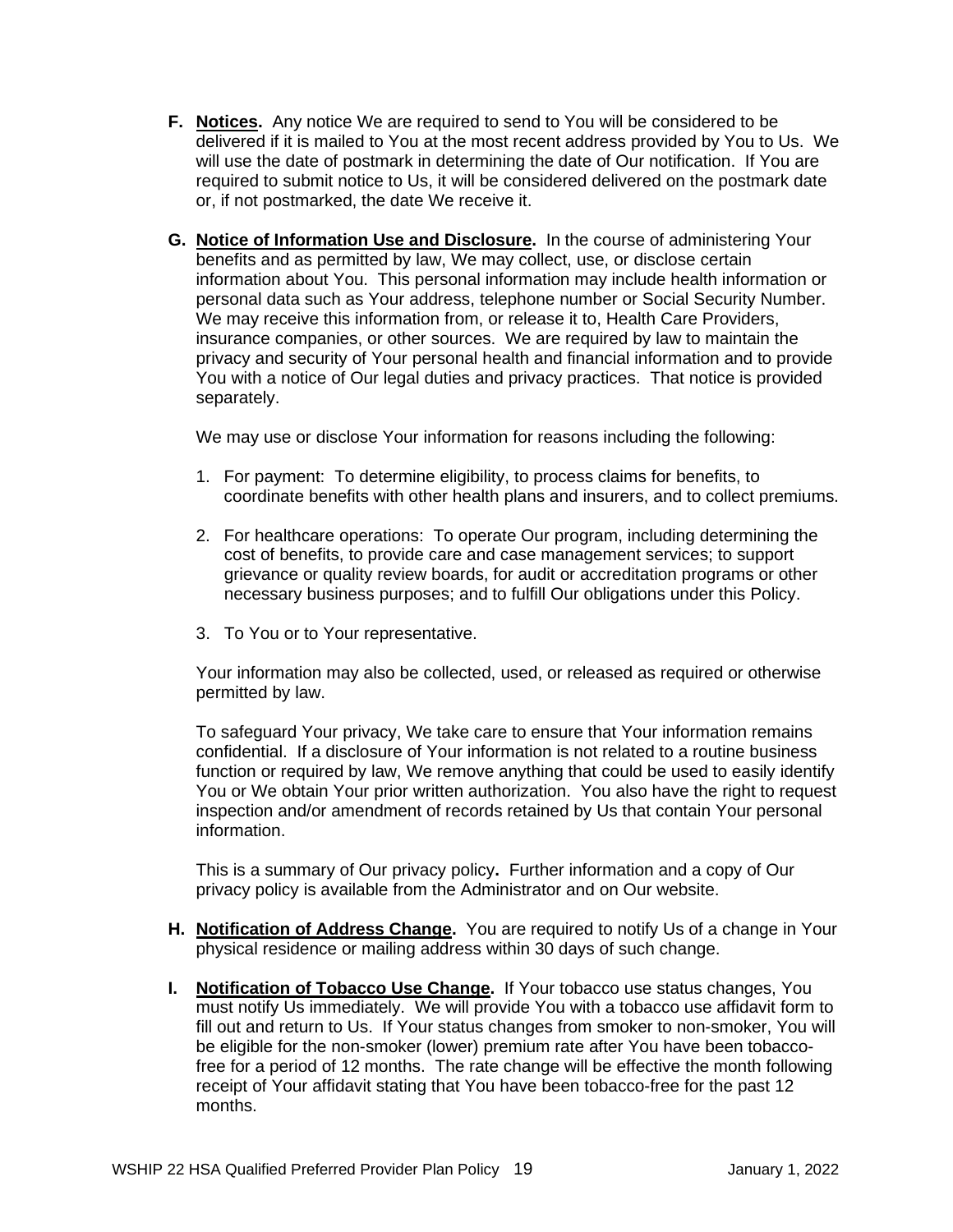## **J. Third-Party Recoveries.**

- 1. **Subrogation.** If You are injured and have the right to recover damages from a responsible third party (someone other than You or Us), benefits under this Policy will still be paid. However, We have the right (called "subrogation"), to the fullest extent permitted by law, to recover directly from the third party to the extent of benefits We have paid on Your behalf for Illness or injury after You have been fully compensated for Your loss. We may at Our election either (1) assert Our right to recover benefits directly from the third party in Our name, or (2) sue any such third party in Your name, and have a security interest in and lien upon any recovery to the extent of the amount of benefits paid by Us and for Our expenses in obtaining a recovery, in both circumstances, after You have been fully compensated for Your loss. You or Your representative must cooperate in Our effort to collect from the third party who is responsible for Your injury. Failure on Your part to cooperate with Us in this effort may result in Your being fully responsible for the cost of the subrogated amounts. By providing benefits under this Policy, We are not acting as a volunteer and are not waiving any rights to subrogation.
- 2. **Reimbursement.** If You or Your representative obtain a recovery from a third party who is responsible for compensating You for Your injuries or Illness, to the fullest extent permitted by law, after You have been fully compensated for Your Loss, We are entitled to the proceeds of any settlement or judgment that results, up to the amount of benefits paid by Us for the Illness or injuries caused to You. In recovering benefits provided, We may at Our election either hire Our own attorney or be represented by Your attorney. If We choose to be represented by Your attorney, We will pay, on a contingent basis, a reasonable portion of the attorney fees which are necessary for asserting Our right of recovery in the case, not to exceed 20% of the amount We seek to recover. We will not be required to pay for any legal costs incurred by You on Your behalf, and You will not be required to pay for any legal costs incurred by Us on Our behalf. You must protect Our interests in any negotiation regarding settlement of Your claim against a third party. Before accepting any settlement on Your claim against a third party, You must notify Us in writing of any terms or conditions offered in settlement, and You must notify the third party of Our interest in the settlement pursuant to this contractual provision. If You retain an attorney or other agent to represent You in the matter, You must require Your attorney or agent to reimburse Us directly from the settlement or recovery after You have been fully compensated for Your loss. By providing benefits under this Policy, We are not acting as a volunteer and are not waiving any rights to reimbursement.

## **VIII. GRIEVANCES AND APPEALS**

## **A. Complaints and Appeals.**

1. **Complaints.** If You have a complaint about Our services or about a benefit or coverage decision or any other WSHIP decision regarding Your Policy, please contact Our Customer Service department. The complaint process lets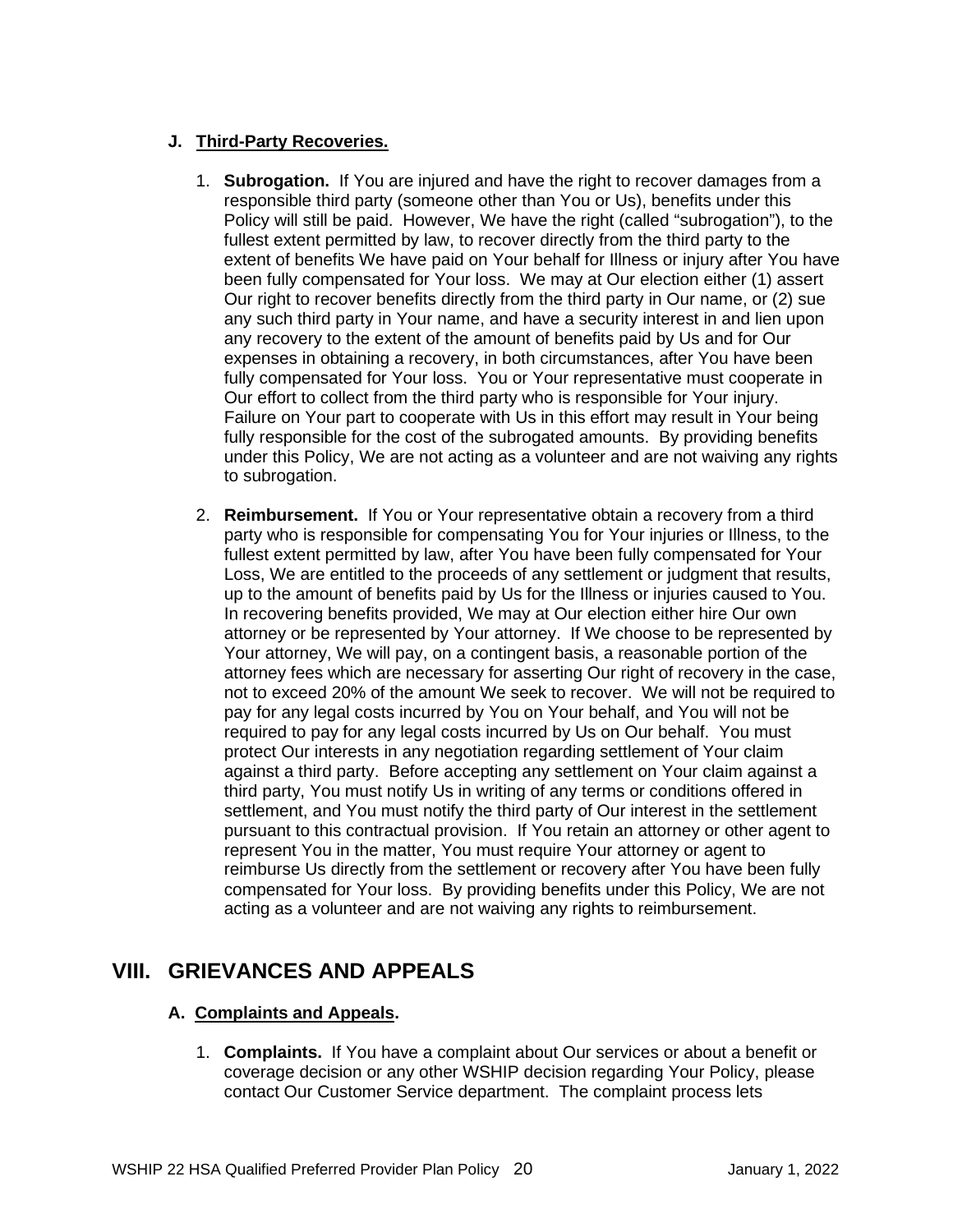Customer Service quickly and informally correct errors, clarify decisions or benefits, or take steps to improve Our service.

2. **Appeals.** If You are not satisfied with Our response to a complaint or Your complaint is a request that We reconsider Our decision to deny, modify, reduce, or end payment, coverage or authorization of coverage, You will need to submit Your complaint as a formal appeal. You or Your authorized representative will need to request an appeal within 90 days of the event giving rise to the appeal. Following receipt of Your appeal, We will let You know if We need more information to respond to Your complaint. We will review Your complaint and respond as soon as possible, but not more than 30 calendar days after receiving the information requested to review Your complaint.

Your appeal rights and the appeal process are described below. If You have questions about the appeal process, please contact Our Customer Service department for assistance.

#### **B. General Grievance and Appeal Rights.**

If You are aggrieved by one of Our actions or decisions, You may pursue up to three levels of appeal. The first two levels are internal: first to the Administrator and second to Our grievance committee. The third level of appeal is external and may be made to a designated Independent Review Organization (IRO). IRO review is available only for appeals of decisions relating to the denial, modification, reduction, or termination of coverage of or payment for health care services. You may appeal to the IRO only after completion of Our internal review process.

## **C. Internal Appeal Process.**

#### 1. **Appeal to the Administrator.**

- a. You must notify the Administrator of Your request for appeal within 90 days of the event giving rise to the appeal. We have delegated the Administrator's responsibility for first-level appeals related to pharmacy benefit coverage issues to Our Pharmacy Benefit Manager.
- b. Within five business days, the Administrator will respond to You in writing confirming receipt of the appeal request, the date it was received, the nature of the complaint, and the resolution requested.
- c. The Administrator will investigate the complaint, consider all information submitted by You, and make its decision within 30 days of receipt of the complete information needed to respond to the appeal.
- d. The Administrator will notify You of its decision in writing and inform You of any further appeal options.
- e. The written notice will explain the decision and any supporting coverage or clinical reasons and will specifically refer to any supporting documents. If the Administrator fails to make its decision within 30 days of its receipt of the complete information needed to respond to the appeal, such failure is deemed to be an adverse decision and You may appeal to the next level.
- f. If a complaint involves denial of coverage of a service and You provide written notice to the Administrator of a need for a speedy appeal process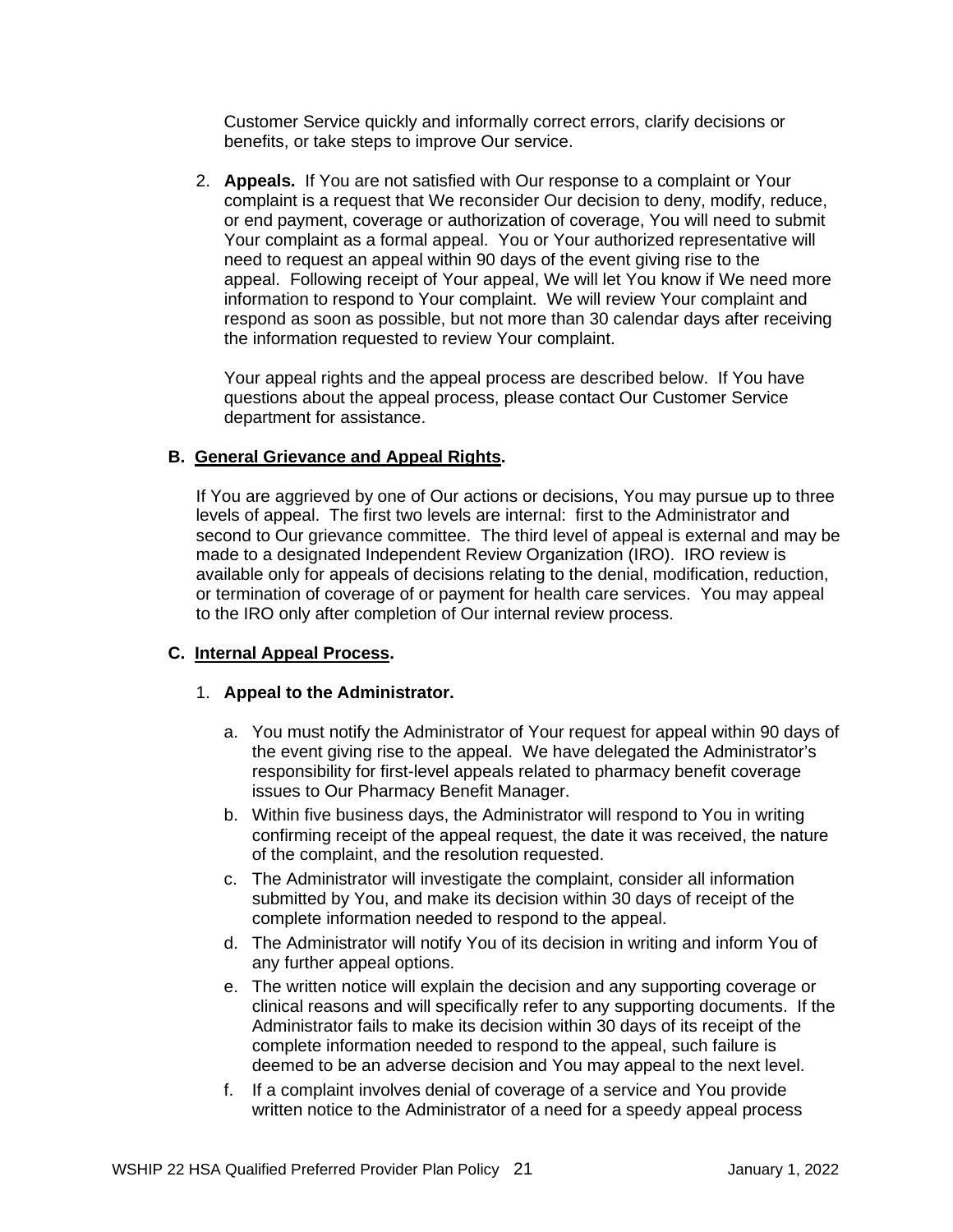because the regular appeal process timelines could seriously jeopardize Your life, health, or ability to regain maximum function, the Administrator will provide its written decision within 72 hours of receipt of the appeal request.

## 2. **Appeal to Our Grievance Committee.**

- a. You must notify the Administrator of Your request for appeal to Our grievance committee within 90 days of an adverse decision by the Administrator and include a written description of the complaint.
- b. Within five business days, the Administrator will respond to You in writing confirming receipt of the appeal request, the date it was received, the nature of the complaint, and the resolution requested. Within two business days of sending this notice, the Administrator will forward the appeal, with all relevant information from its files, to Our grievance committee.
- c. Our grievance committee will investigate the complaint, consider all information submitted by You, and make its decision within 30 days of its receipt of the complete information needed to respond to the appeal. The grievance committee may engage independent medical and legal experts to assist in the review process.
- d. Our grievance committee will notify You of its decision in writing and inform You of any further appeal options. The written notice will explain the decision and any supporting coverage or clinical reasons and will specifically refer to any supporting documents. If Our grievance committee fails to make its decision within 30 days of its receipt of the complete information needed to respond to the appeal, such failure is deemed to be an adverse decision and You may appeal to the next level (if applicable).
- e. If a complaint involves denial of coverage of a service, and You provide written notice to the Administrator of a need for a speedy appeal process because the regular appeal process timelines could seriously jeopardize Your life, health, or ability to regain maximum function, Our grievance committee will provide its written decision within 72 hours of its receipt of the appeal request.

## **D. External Appeal Process.**

- 1. If Our grievance committee affirms a decision to deny, modify, reduce, or terminate coverage of or payment for health services, You may appeal the decision to an IRO by notifying the Administrator within 30 days of receipt of the grievance committee's written decision.
- 2. The Administrator will gather all relevant documents and deliver them to the IRO within three business days of receiving Your request for appeal.
- 3. The IRO, made up of persons not associated with Us, will review Your complaint and make a decision. The IRO will provide its decision in writing to You and Us within 20 days of Your request for appeal. We will pay the charges for the IRO's review and written report.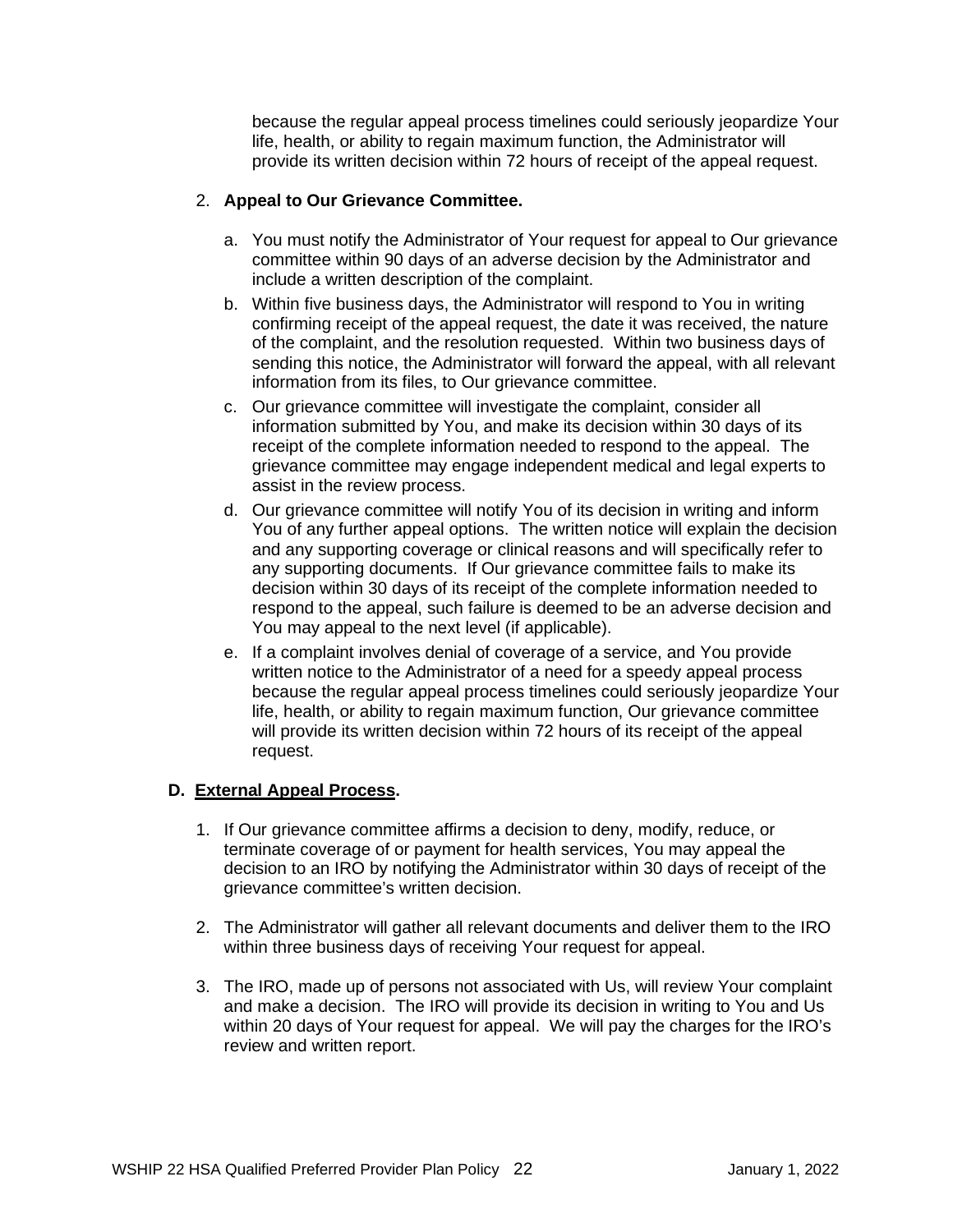#### **E. Services During Appeal Process.**

If Your complaint contests a coverage decision and such decision was based on a finding of no Medical Necessity, We will continue to provide the service until the appeal is completed. Upon completion of the appeal process, if We continued to provide the service in question and it is determined that the coverage was properly denied, You will be responsible for the cost of the services provided.

## **IX. DEFINITIONS**

"**Administrator**" means the entity identified in the cover letter sent with Your Policy as the Administrator or such other entity as identified by Us to You in writing.

"**Allowed Amount**" means, for services or supplies received from a Network Provider, the amount agreed upon by Us and the Network Provider for the Covered Service. For services or supplies received from a non-Network Provider, the Allowed Amount will be no greater than the maximum amount We otherwise would have allowed had the Covered Service been furnished by a Network Provider. We reserve the right to determine the Allowed Amount for any service or supply.

"**Calendar Year**" means, with respect to the first Calendar Year, the period beginning on the Policy effective date and ending on December 31 of the same year; with respect to all other Calendar Years, the period beginning on January 1 and ending on December 31.

#### "**Catastrophic Health Plan**" means:

(a) For grandfathered health benefit plans (under the Affordable Care Act) issued before January 1, 2014, and renewed thereafter, Catastrophic Health Plan means:

 (i) In the case of a contract, agreement, or policy covering a single enrollee, a health benefit plan requiring a calendar year deductible of, at a minimum, one thousand seven hundred fifty dollars and an annual out-of-pocket expense required to be paid under the plan (other than for premiums) for covered benefits of at least three thousand five hundred dollars, both amounts to be adjusted annually by the insurance commissioner; and

 (ii) In the case of a contract, agreement, or policy covering more than one enrollee, a health benefit plan requiring a calendar year deductible of, at a minimum, three thousand five hundred dollars and an annual out-of-pocket expense required to be paid under the plan (other than for premiums) for covered benefits of at least six thousand dollars, both amounts to be adjusted annually by the insurance commissioner.

(b) In July 2008, and in each July thereafter, the insurance commissioner shall adjust the minimum deductible and out-of-pocket expense required for a plan to qualify as a Catastrophic Health Plan to reflect the percentage change in the consumer price index for medical care for a preceding twelve months, as determined by the U.S. Department of Labor. For a plan year beginning in 2014, the out-of-pocket limits must be adjusted as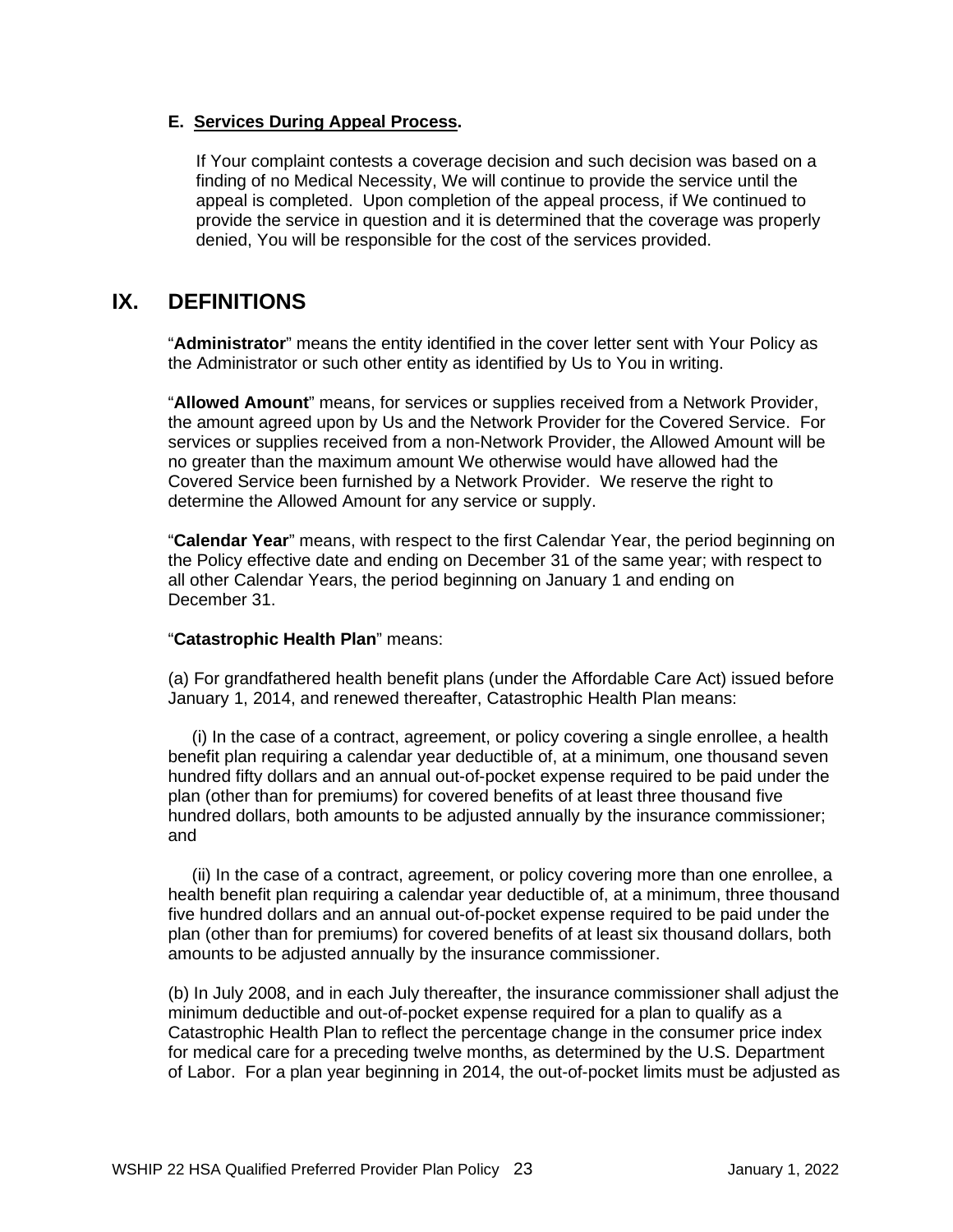specified in section 1302(c)(1) of the Affordable Care Act, as amended. The adjusted amount shall apply on the following January 1st.

(c) For health benefit plans issued on or after January 1, 2014, Catastrophic Health Plan means:

 (i) A health benefit plan that meets the definition of "catastrophic plan" set forth in section 1302(e) of the Affordable Care Act, as amended; or

 (ii) A health benefit plan offered outside the exchange marketplace that requires a calendar year deductible or out-of-pocket expenses under the plan, other than for premiums, for covered benefits, that meets or exceeds the commissioner's annual adjustment under (b) above.

"**Covered Services**" include the services listed in Section III.B, of the Policy.

"**Custodial Care**" means care that does not require the regular services of a Health Care Provider and is designed primarily to assist You in the activities of daily living. Custodial Care includes, but is not limited to, help in walking, getting in and out of bed, bathing, dressing, feeding and preparation of special diets, and supervision of medications that are ordinarily self-administered.

"**Dependent Child**" or "**Dependent Children**" means all minor, natural or adopted children of Yours who have not reached the age of 26. Dependent Child or Dependent Children also includes such children over the age of 26 who are dependent on You for support and maintenance by reason of developmental disability or physical handicap, provided that proof of such incapacity is submitted to Us within 31 days of the Dependent Child's attainment of age 26.

"**Designated Network Provider.**" See "Network Provider" below.

"**Durable Medical Equipment**" is equipment that can withstand repeated use, is primarily and customarily used to serve a medical purpose, is useful only in the presence of an Illness and is used in a home setting. Durable Medical Equipment includes Hospital beds, wheelchairs, walkers, crutches, canes, glucose monitors, external insulin pumps, oxygen and oxygen equipment. We, in Our sole discretion, will determine if equipment will be made available on a rental or purchase basis. Durable Medical Equipment does not include domestic or recreational equipment such as air conditioners, spas and exercise equipment, even if prescribed by a Physician.

"**Emergency**" means the sudden, unexpected onset of a medical condition that in the reasonable judgment of a prudent person is of such a nature that failure to render immediate care by a licensed medical provider would place Your life in danger, or cause serious impairment to Your health.

"**Health Care Provider**" means any Physician, facility or health care professional duly licensed and entitled to reimbursement for health care services.

"**Home Health Agency**" means a public or private agency or organization licensed and operated as a Home Health Agency in accordance with state law.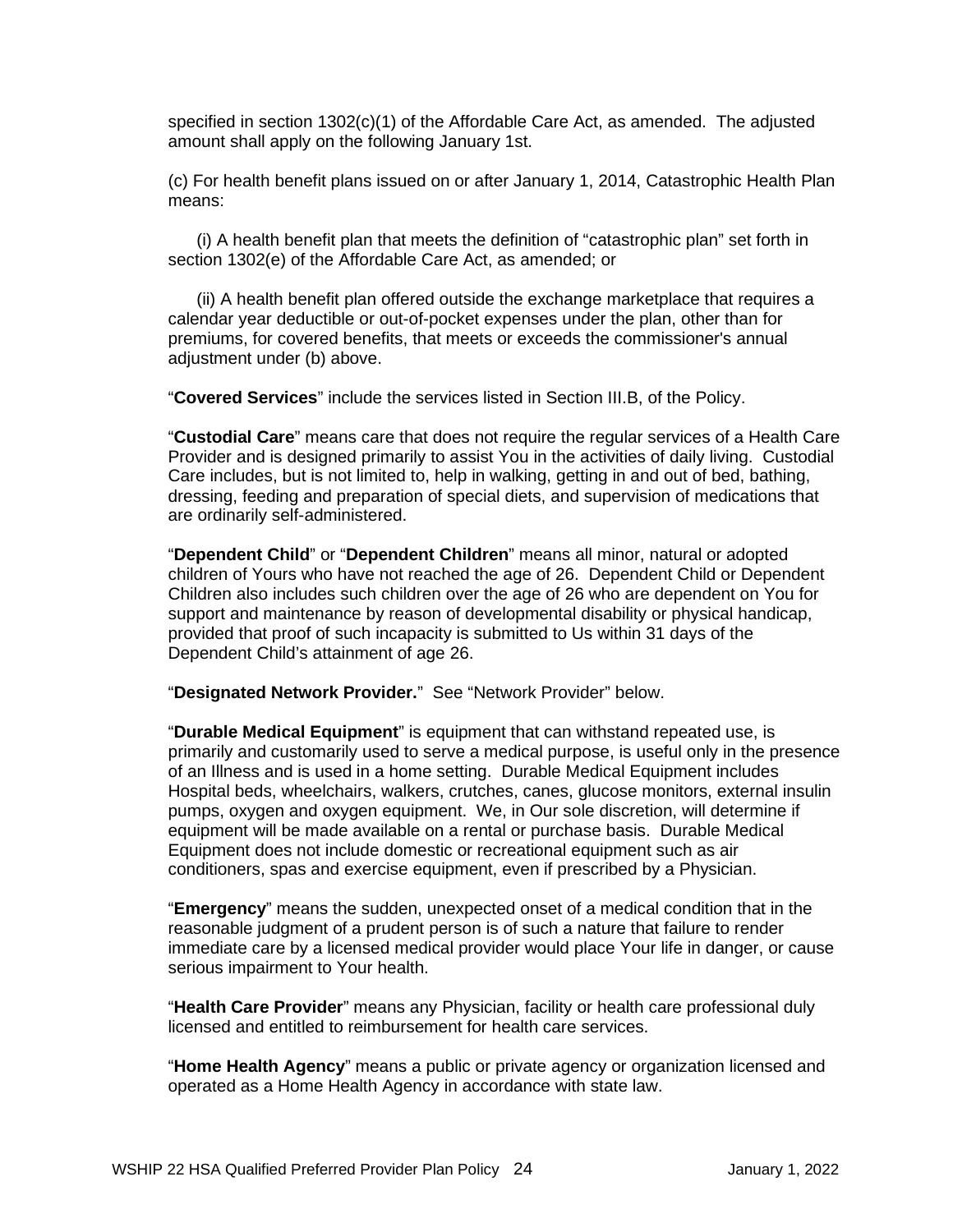"**Home Health Care Plan**" means a plan for Your continued care and Treatment by a Home Health Agency. The Home Health Care Plan must be approved in advance in writing by Your attending Physician.

"**Hospice Care**" means a coordinated, interdisciplinary program provided by a licensed hospice agency to meet Your physical, psychological and social needs when You are terminally ill as certified by Your attending Physician.

"**Hospital**" means a facility licensed by the state as a Hospital that provides diagnosis, Treatment, and care of persons over a continuous period of twenty-four hours or more.

When Treatment is needed for mental disease or disorder, "Hospital" means a facility that meets these requirements:

- **Provides inpatient psychiatric services for the diagnosis and Treatment of mental** Illness on a 24-hour basis;
- Has rooms for resident inpatients;
- Is equipped to treat mental diseases or disorders;
- Has a resident psychiatrist on duty or on call at all times; and
- As a regular practice, charges the patient for the expense of confinement.

A Hospital does not include a facility or institution or part of a facility or institution that is licensed or used principally as a clinic, convalescent home, rest home, SNF or home for the aged.

"**Illness**" means a disease, disorder, condition or injury that requires Treatment by a Health Care Provider.

"**Investigational or Experimental**" means a service, drug or device that meets one or more of the following criteria at the time it is provided, as determined by Us. The service, drug, or device:

- Cannot be legally marketed in the United States without the approval of the FDA and such approval has not been granted;
- Is subject to a New Drug or New Device Application on file with the FDA;
- **IF Is provided as part of a Phase I or Phase II clinical trial, as the experimental or** research arm of a Phase III clinical trial, or in any other manner that is intended to evaluate the safety, toxicity or efficacy of the service;
- If Is provided pursuant to a written protocol or other document that lists an evaluation of the safety, toxicity or efficacy of the service, drug or device among its objectives;
- If Is subject to the review or approval of an Institutional Review Board or other body that reviews or approves research concerning the safety, toxicity or efficacy of services, drugs or devices; or
- If Is provided pursuant to informed consent documents that describe the service, drug or device as Investigational or Experimental, or in other terms that indicate that the service, drug or device is being evaluated for its safety, toxicity or efficacy.

"**Medicaid**" means the program established under Title XIX of the federal Social Security Act.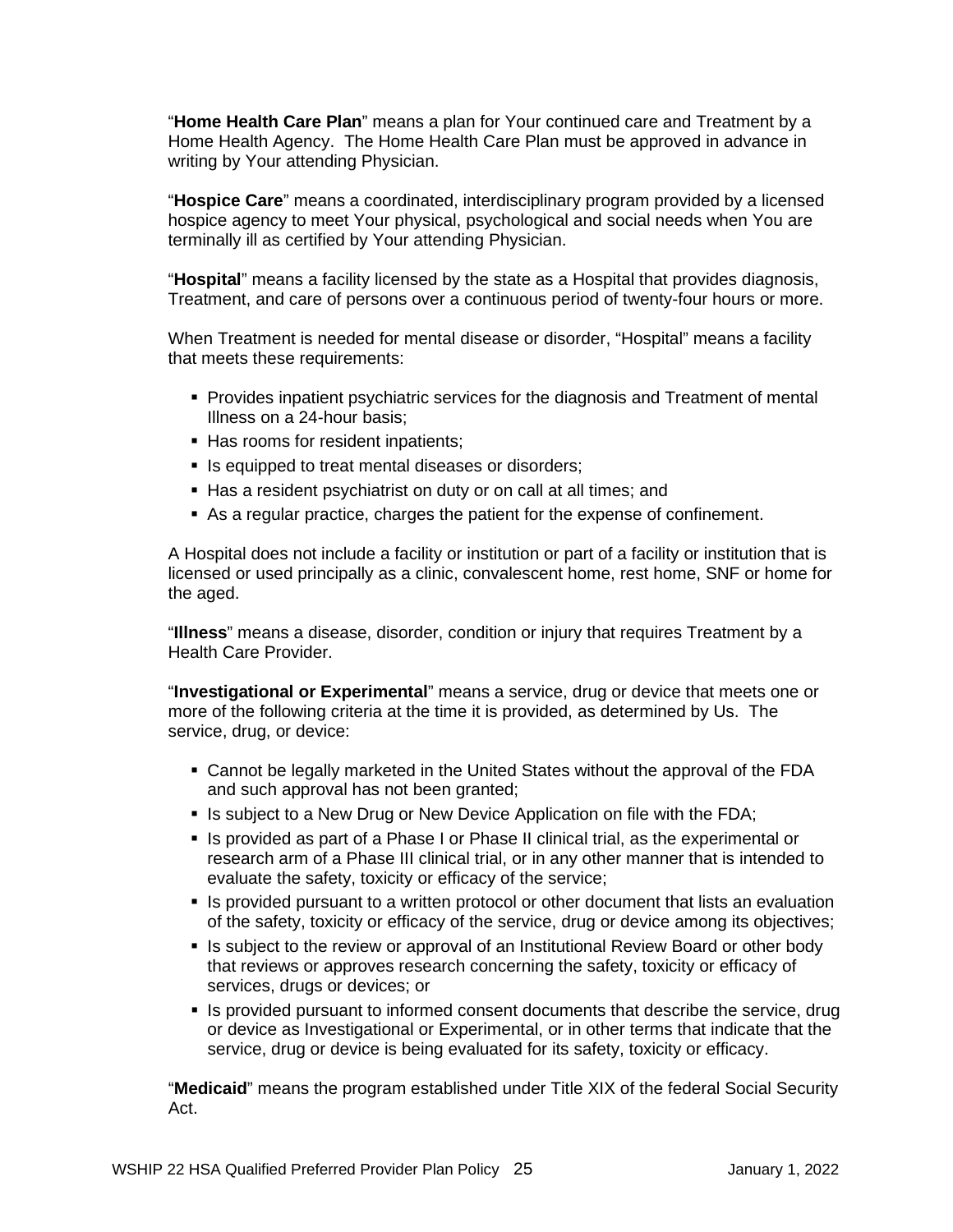"**Medical Services**" means Covered Services, excluding Prescription Drugs.

"**Medical Staff**" means the medical director acting on Our behalf and any independent medical experts engaged by Our medical director.

"**Medically Necessary**" or "**Medical Necessity**" means services or supplies provided by a Health Care Provider to diagnose or treat an Illness that Our Medical Staff and/or the IRO (under the grievance process set forth in Section VIII) determines is:

- Appropriate and consistent with Your condition, diagnosis or Illness;
- Consistent with standards of good medical practice in the United States;
- Not primarily for Your or Your Health Care Provider's comfort or convenience;
- Not Investigational or Experimental;
- Not provided as part of Your scholastic education or vocational training; and
- In the case of inpatient care in a Hospital, SNF, Hospice or any other facility, such services or supplies could not be provided safely via a less costly level of service.

"**Medicare**" means the program established under Title XVIII of the federal Social Security Act.

"**Myofascial Pain Dysfunction (MPD)**" is a disorder involving muscles surrounding and adjacent to the Temporomandibular Joint (TMJ) area that is characterized by:

- Preauricular-temporal, occipital and/or jaw pain;
- **Spasm and/or tenderness of the masticatory muscles; or**
- **Example 1** Limited jaw movement.

"**Network Pharmacy**" is a pharmacy vendor for whose services We have contracted to fill prescriptions under this Policy.

"**Network Provider**" is a Health Care Provider for whose services We have contracted to deliver Covered Services under this Policy. For certain Covered Services, certain Health Care Providers ("Designated Network Providers") have specially contracted to provide better pricing for WSHIP enrollees.

"**Our**," "**We**" or "**Us**" means the Washington State Health Insurance Pool.

"**Pharmacy Benefit Manager**" means the entity identified in the cover letter sent with Your Policy as the Pharmacy Benefit Manager, or such other entity as identified by Us to You in writing.

"**Physician**" means one of the following licensed providers, but only when the provider is rendering a service within the scope of his or her license:

- Doctor of Medicine (MD);
- Doctor of Osteopathy (DO);
- Dentist (DDS);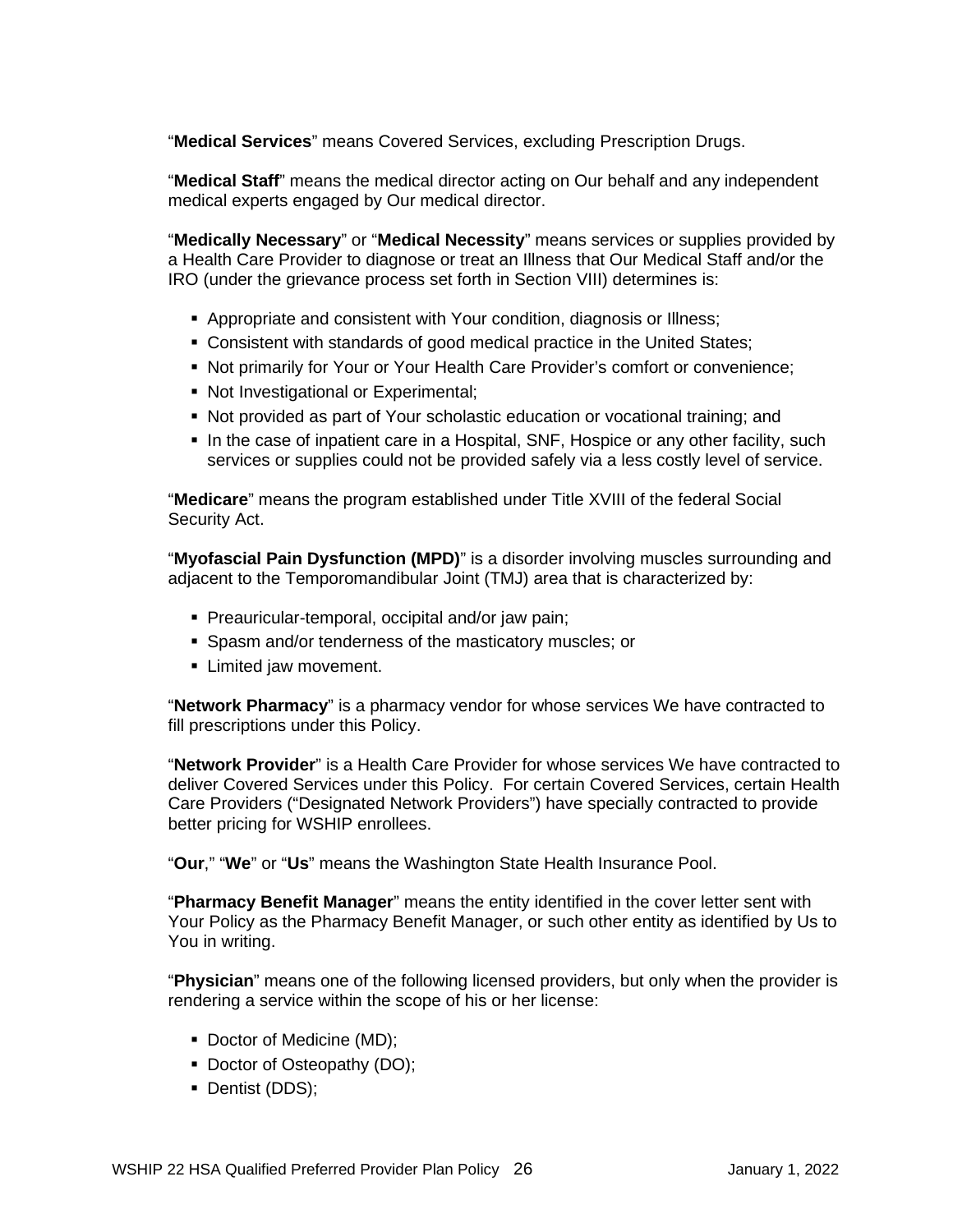- Optometrist (OD);
- Podiatrist (DPM);
- **Psychologist (Masters or PhD);**
- Clinical Social Worker (MSW);
- Chiropractor (DC);
- Registered Nurse (RN);
- Advanced Registered Nurse Practitioner (ARNP);
- Naturopathic Doctor (ND); or
- any other provider required to be treated as a Physician under the insurance laws of the State of Washington.

"**Policy**" consists of this plan Policy, the Schedule, the completed application and all attachments and endorsements included or issued by Us hereafter.

"**Prescription Drug**" means any medical substance that (1) has been approved by the FDA, and (2) is required to bear the following legend on its label: "Caution: Federal law prohibits dispensing without a prescription."

"**Schedule**" means the Schedule of Benefits attached to this Policy.

"**Skilled Nursing Care**" means any Treatment that is rehabilitative in nature and is required to restore You to Your prior level of health after an accident or Illness. Skilled Nursing Care is a level of care that is higher than Custodial Care and lower than Hospital care.

"**Skilled Nursing Facility (SNF)**" means a facility that primarily provides inpatient Skilled Nursing Care or rehabilitation services and that is licensed by the state as a nursing home. SNF does not include a rest home or place for Custodial Care or maintenance care.

"**Temporomandibular Joint (TMJ)**" dysfunction means a disorder of the Temporomandibular Joint (the joint which connects the mandible or jawbone to the temporal bone) that is generally characterized by:

- Pain or muscle spasms in one or more of the following areas: face, jaw, neck, head, ears, throat or shoulders;
- Popping or clicking of the jaw;
- **EXECUTE:** Limited jaw movement or locking;
- Malocclusion, overbite or underbite; or
- **Mastication (chewing) difficulties.**

"**Treatment**" means the consultations, tests, procedures and interventions that are:

- Customarily applied in the care of persons with similar complaints and findings by similarly trained Health Care Providers; and
- Generally accepted as the effective elements of care.